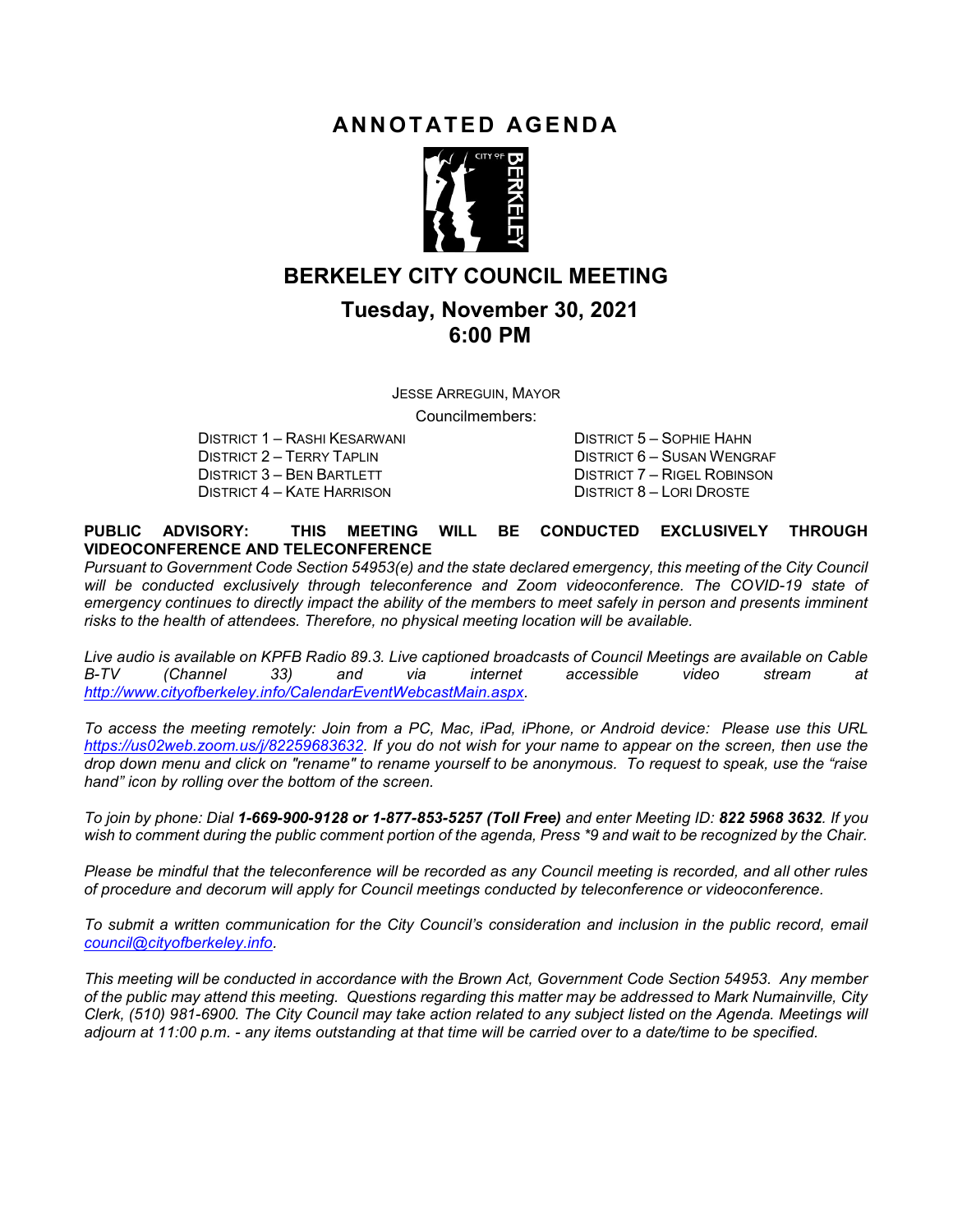# Preliminary Matters

## Report from Closed Session

The City Council met in closed session and affirmed the action to register the City of Berkeley to opt into the proposed nationwide settlement agreements that obligate the three largest pharmaceutical distributors (McKesson, Cardinal Health, and AmerisourceBergen) to pay up to \$21 billion over 18 years to affected states and agencies, and manufacturer Janssen Pharmaceuticals (and its parent company Johnson & Johnson) to pay up to \$5 billion over 9 years, for use by states, counties, and cities participating in the settlement to remediate and abate the impacts of the opioid crisis. In addition, the Council authorized the City Attorney to take all necessary actions to participate in the settlements.

- Roll Call: 6:04 p.m.
- Present: Kesarwani, Taplin, Bartlett, Harrison, Hahn, Wengraf, Robinson, Droste, Arreguin
- Absent: None

### Ceremonial Matters:

- 1. Adjourned the Meeting in Memory of Rev. Elizabeth Coleman, McGee Avenue Baptist Church
- 2. Adjourned the Meeting in Memory of James Peterson, Former Commissioner and Activist
- 3. Adjourned the Meeting in Memory of John English, Former Commissioner and Activist

#### City Manager Comments: None

Public Comment on Non-Agenda Matters: 5 speakers.

## Consent Calendar

#### Public Comment on Consent Calendar and Information Items Only: 10 speakers.

Action: M/S/C (Arreguin/Hahn) to adopt the Consent Calendar in one motion except as indicated. Vote: All Ayes.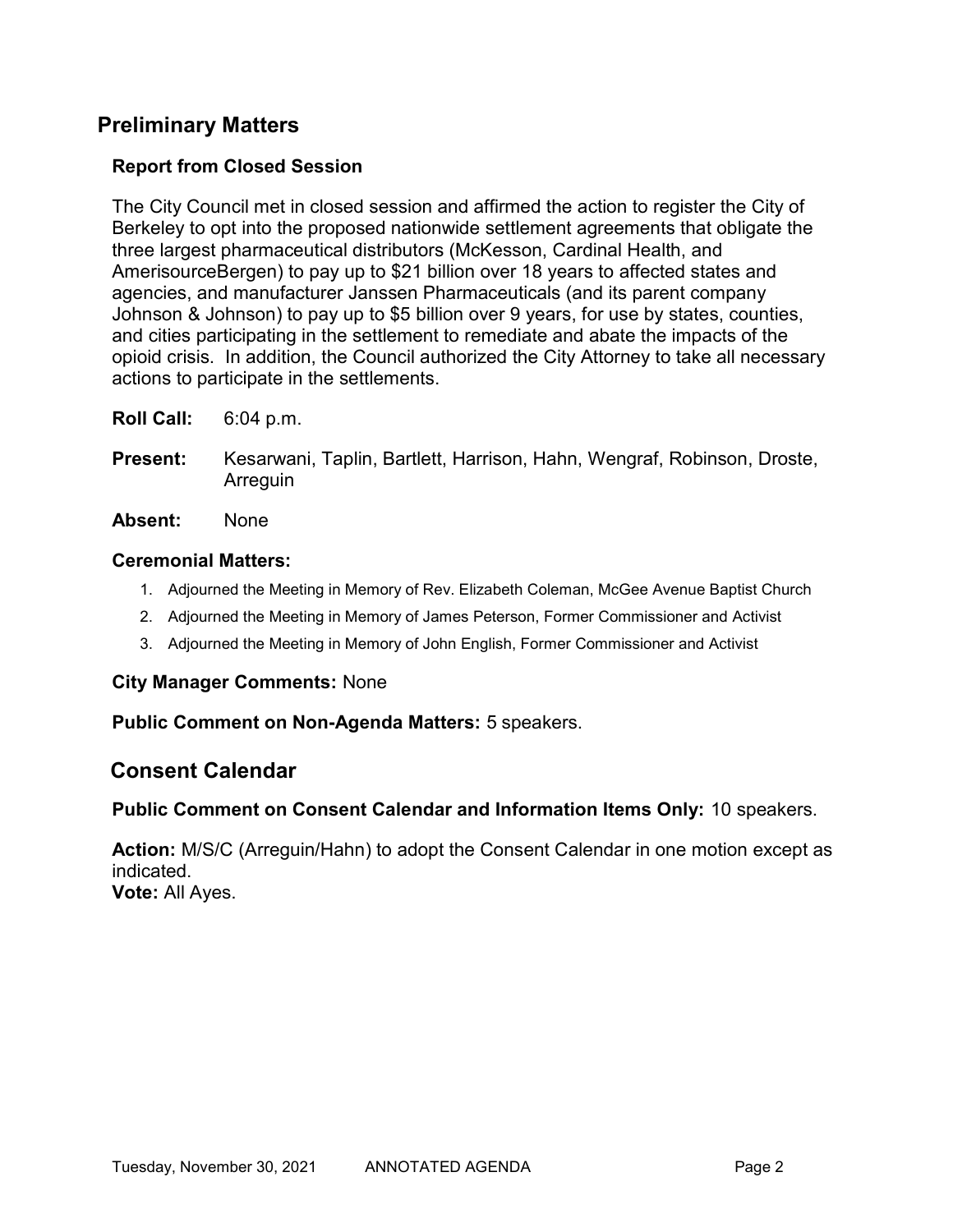### 1. Opt-In to Countywide Organics Reduction and Recycling Ordinance From: City Manager

Recommendation: Adopt the second reading of Ordinance No. 7,790-N.S. adding Chapter 12.35 to the Berkeley Municipal Code opting in to the Alameda County Waste Management Authority's Organics Reduction and Recycling Ordinance with an effective date of January 1, 2022. This Ordinance will bring the City into compliance with the regulations of Senate Bill 1383: Short-lived Climate Pollutants Act of 2016.

First Reading Vote: All Ayes Financial Implications: See report Contact: Liam Garland, Public Works, (510) 981-6300 Action: Adopted second reading of Ordinance No. 7,790–N.S.

# 2. Minutes for Approval

## From: City Manager

Recommendation: Approve the minutes for the council meetings of October 5, 2021 (closed and special), October 12, 2021 (closed and regular), October 19, 2021 (special) and October 26, 2021 (closed and regular). Financial Implications: None

Contact: Mark Numainville, City Clerk, (510) 981-6900 Action: Approved the minutes as submitted.

#### 3. Grant Approval: San Francisco Foundation support for 100% affordable housing at BART stations From: City Manager

Recommendation: Adopt a Resolution authorizing the City Manager or her designee to apply for and if awarded, accept a \$50,000 grant from the San Francisco Foundation to support efforts to make the BART housing projects 100% affordable. Financial Implications: See report

Contact: Paul Buddenhagen, City Manager's Office, (510) 981-7000 Action: Adopted Resolution No. 70,117–N.S.

## 4. MOU to implement Ronald V. Dellums Fair Chance Access to Housing **Ordinance**

### From: City Manager

Recommendation: Adopt a Resolution authorizing the City Manager or her designee to effectuate a Memorandum of Understanding (MOU) between the City of Berkeley and the City of Berkeley Rent Stabilization Board (Rent Board) to implement the Ronald V. Dellums Fair Chance Ordinance previously adopted by the Berkeley City Council.

### Financial Implications: See report

Contact: Paul Buddenhagen, City Manager's Office, (510) 981-7000 Action: Adopted Resolution No. 70,118–N.S.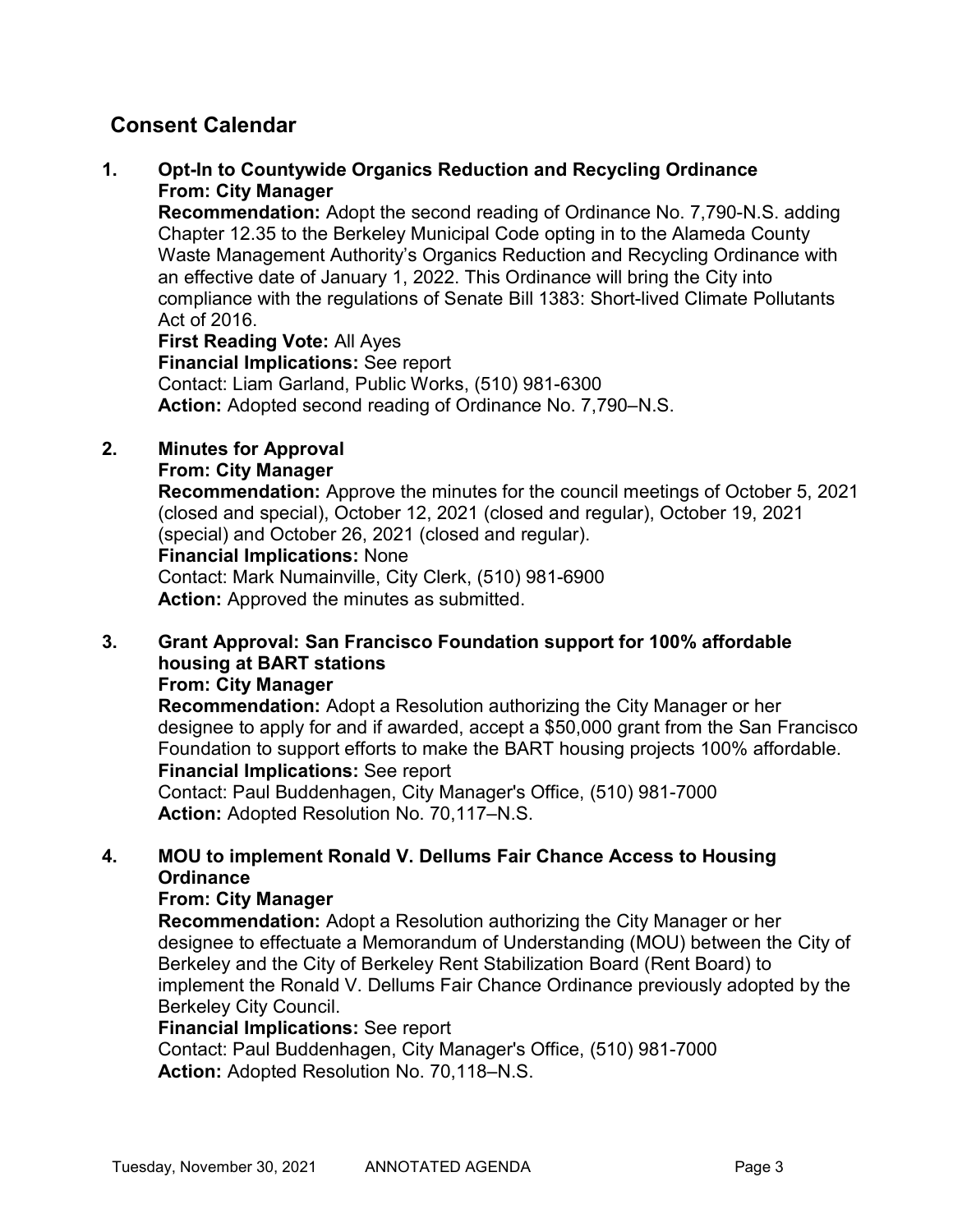5. Formal Bid Solicitations and Request for Proposals Scheduled for Possible Issuance After Council Approval on November 30, 2021 From: City Manager

Recommendation: Approve the request for proposals or invitation for bids (attached to staff report) that will be, or are planned to be, issued upon final approval by the requesting department or division. All contracts over the City Manager's threshold will be returned to Council for final approval.

Financial Implications: Various Funds - \$340,000 Contact: Henry Oyekanmi, Finance, (510) 981-7300 Action: Approved recommendation.

6. Proposed Ordinance Rescinding Ordinance 7,788-N.S. and Amending Paragraph 'NN' of Berkeley Municipal Code Section 19.48.020 ("Amendments to the California Fire Code") to Restore Language Which Existed Prior to October 26, 2021

### From: City Manager

Recommendation: 1. Adopt the first reading of an Ordinance rescinding Ordinance 7,788-N.S. which modified the language of Paragraph 'NN.' of Berkeley Municipal Code Section 19.48.020 ("Amendments to the California Fire Code") and which requires the installation of fire sprinklers in certain new structures and the retrofit of fire sprinklers in certain existing structures in Fire Zones 2 and 3 due to additional information presented to City staff, and restore the language of Paragraph 'NN' which existed prior to the October 26, 2021 adoption of Ordinance 7,788-N.S.; 2. Adopt a Resolution (Attachment 2) setting forth findings of local conditions that require more stringent building standards than those provided by the 2019 California Fire Code; 3. In compliance with state law on adopting such more restrictive building standards, hold a public hearing following the first reading and before the second reading, and schedule the public hearing for December 14, 2021.

### Financial Implications: None

Contact: Abe Roman, Fire, (510) 981-3473 Action: 1. Adopt first reading of Ordinance No. 7,791–N.S. Second reading

scheduled for December 14, 2021. 2. Adopted Resolution No. 70,119–N.S.

### 7. Contract: Blaisdell's Business Products for HHCS Furniture From: City Manager

Recommendation: Adopt a Resolution authorizing the City Manager or her designee to execute a contract, and any amendments or extensions, with Blaisdell's Business Products for new office and classroom furniture for the North Berkeley Senior Center (NBSC). The contract will be in an amount not to exceed \$99,000 for the period January 1, 2022 through June 30, 2022.

### Financial Implications: See report

Contact: Lisa Warhuus, Health, Housing, and Community Services, (510) 981-5400 Action: Adopted Resolution No. 70,120–N.S.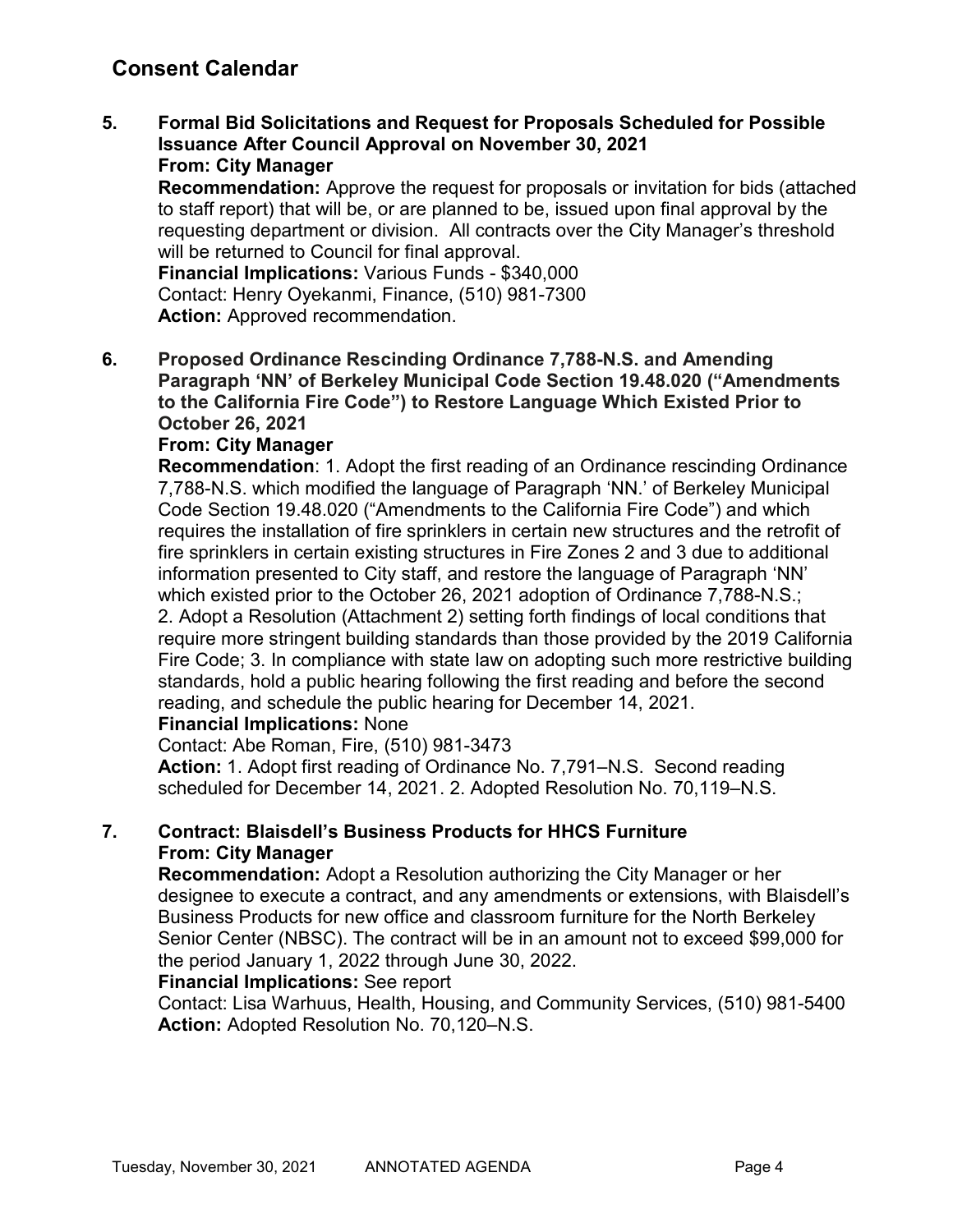### 8. Contract No. 32000094 Amendment: Youth Spirit Artworks Mental Health **Services**

### From: City Manager

Recommendation: Adopt a Resolution authorizing the City Manager or her designee to amend contract No. 32000094 with vendor Youth Spirit Artworks (YSA) to provide a variety of mental health and case management supports for Transition Age Youth (TAY) through June 30, 2022 in an amount not to exceed \$527,046. This will extend the existing contract by one year and add \$210,046 in funding. Financial Implications: Measure P - \$210,046

Contact: Lisa Warhuus, Health, Housing, and Community Services, (510) 981-5400 Action: Adopted Resolution No. 70,121–N.S.

#### 9. Contract No. 32100178 Amendment: California Mental Health Services Authority Help@Hand Participation Agreement From: City Manager

Recommendation: Adopt a Resolution authorizing the City Manager or her designee to execute an Amendment to Contract No. 32100178 for the Help@Hand Participation Agreement with the California Mental Health Services Authority (CalMHSA) to increase the amount of local project funds by \$47,999 for a total amount not to exceed \$400,915 through June 30, 2024, and any amendments. Financial Implications: See report

Contact: Lisa Warhuus, Health, Housing, and Community Services, (510) 981-5400 Action: Adopted Resolution No. 70,122–N.S.

### 10. Contract: Community Crisis Response Services From: City Manager

Recommendation: Adopt three Resolutions authorizing the City Manager or her designee to execute contracts and any amendments or extensions with Alameda County Network of Mental Health Clients (Berkeley Drop-in Center), Options Recovery, and Women's Daytime Drop-in Center for Community Crisis Response Services, in an amount not to exceed \$1,200,000.

### Financial Implications: See report

Contact: Lisa Warhuus, Health, Housing, and Community Services, (510) 981-5400 Action: 1. Adopted Resolution No. 70,123–N.S. (Berkeley Drop-in Center) 2. Adopted Resolution No. 70,124–N.S. (Options Recovery) 3. Adopted Resolution No. 70,125–N.S. (Women's Daytime)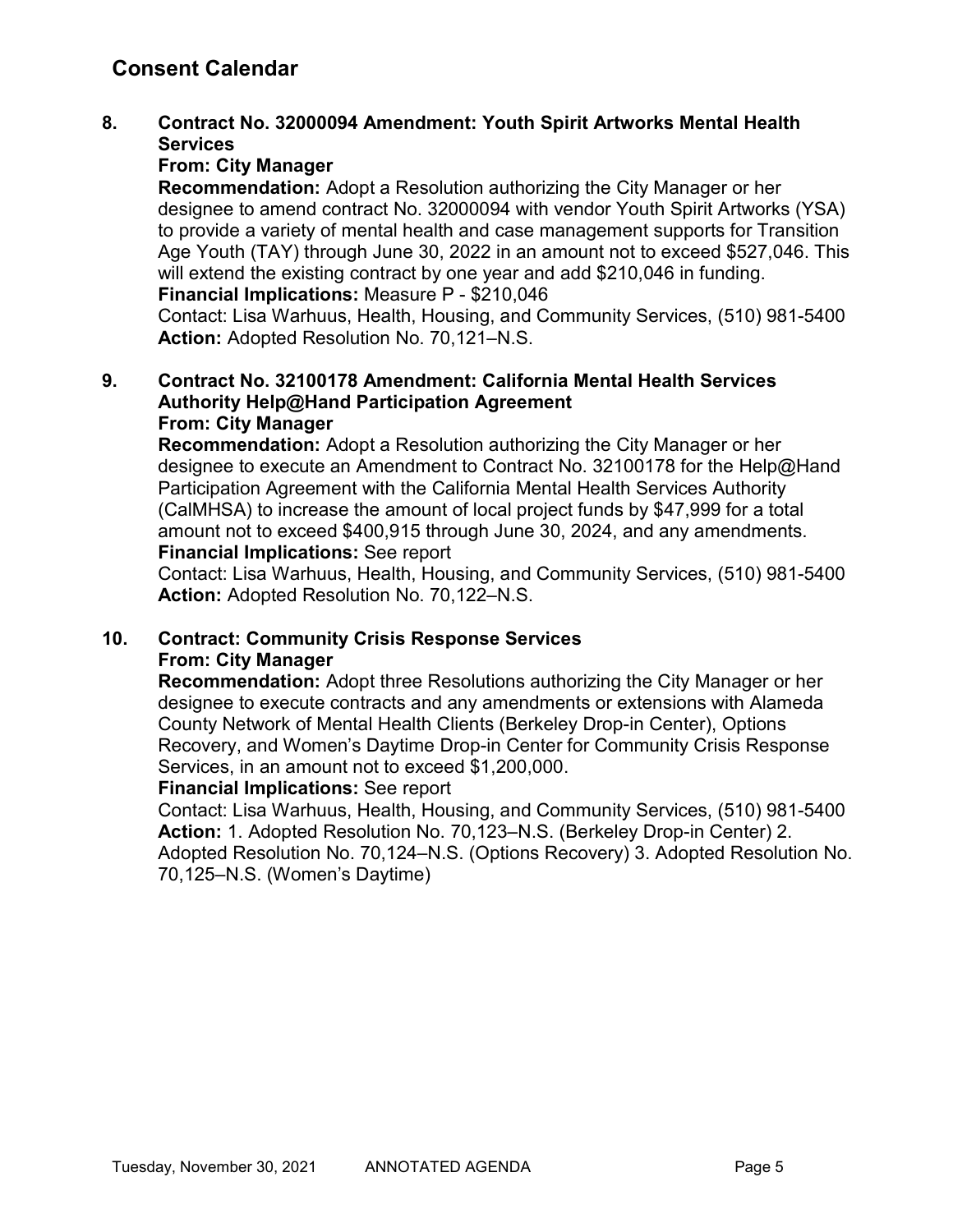## 11. Contract: Needle Exchange Emergency Distribution (NEED) From: City Manager

Recommendation: Adopt a Resolution authorizing the City Manager to execute an expenditure contract and any amendments or extensions with the Needle Exchange Emergency Distribution (NEED) in an amount not to exceed \$150,000 for the period July 1, 2021 through June 30, 2024.

Financial Implications: General Fund - \$150,000

Contact: Lisa Warhuus, Health, Housing, and Community Services, (510) 981-5400 Action: Adopted Resolution No. 70,126–N.S.

# 12. Grant Application: Cal Fire Urban and Community Forestry Grant Program (Trees Make Berkeley Better)

### From: City Manager

Recommendation: Adopt a Resolution authorizing the City Manager to submit a CAL FIRE Urban and Community Forestry tree planting grant application in the amount up to \$1,104,320; to accept the grant; to execute any resultant revenue agreements and amendments; and authorizing the implementation of the project and appropriation of funding for related expenses, subject to securing the grant. Financial Implications: See report

Contact: Scott Ferris, Parks, Recreation and Waterfront, (510) 981-6700 Action: Adopted Resolution No. 70,127–N.S.

## 13. Berkeley Existing Buildings Electrification Strategy From: City Manager

Recommendation: Adopt a Resolution approving the Berkeley Existing Buildings Electrification Strategy, as described in Exhibit A.

### Financial Implications: See report

Contact: Jordan Klein, Planning and Development, (510) 981-7400 Action: 0 speakers. Moved to Action Calendar. M/S/C (Arreguin/Harrison) to adopt Resolution No. 70,128–N.S. Vote: All Ayes.

### 14. Cities Race to Zero Campaign: 2030 emission reduction target From: City Manager

Recommendation: Adopt a Resolution for the Cities Race to Zero Campaign to establish a 2030 emission reduction target that reflects Berkeley's fair share of the 50% global reduction in CO2e, committing to reduce emissions 60.5% from 2018 levels by 2030.

### Financial Implications: See report

Contact: Jordan Klein, Planning and Development, (510) 981-7400 Action: Adopted Resolution No. 70,129–N.S.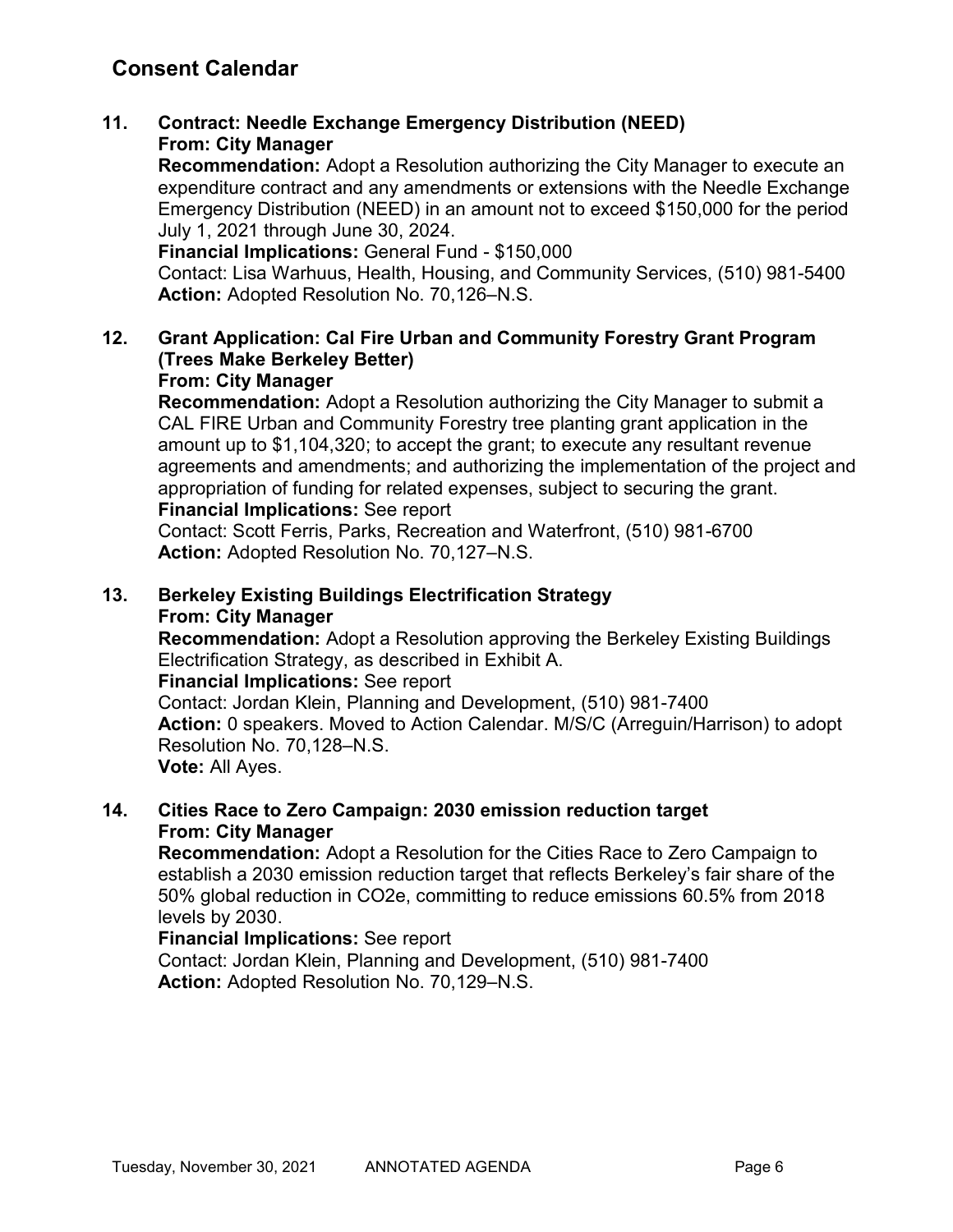# 15. Contract No. 112219-1 Amendment: Siemens Industry, Inc. for Fire and Life Safety Systems Maintenance

## From: City Manager

Recommendation: Adopt a Resolution authorizing the City Manager to execute an amendment to Contract No. 112219-1 with Siemens Industry, Inc. for Fire and Life Safety Systems Maintenance increasing the current contract amount of \$300,000 by \$300,000 for a total not to exceed amount of \$600,000 and extending the term through December 31, 2024.

Financial Implications: Various Funds - \$300,000 Contact: Liam Garland, Public Works, (510) 981-6300 Action: Adopted Resolution No. 70,130–N.S.

#### 16. Contract No. 32100081 Amendment: FirstCarbon Solutions, Inc. for California Environmental Quality Act Compliance for the Solid Waste & Recycling Transfer Station Replacement Project From: City Manager

Recommendation: Adopt a Resolution authorizing the City Manager to execute an amendment to Contract No. 32100081 with FirstCarbon Solutions, Inc. for the Solid Waste & Recycling Transfer Station Replacement Project to ensure compliance with the California Environmental Quality Act, increasing the current contract amount of \$500,000 by \$150,000 for a total not to exceed amount of \$650,000 and extending the contract term to June 30, 2022.

Financial Implications: Zero Waste Fund - \$150,000 Contact: Liam Garland, Public Works, (510) 981-6300 Action: Adopted Resolution No. 70,131–N.S.

## 17. Purchase Order: PB Loader Corporation for Two Chipper Trucks From: City Manager

Recommendation: Adopt a Resolution satisfying requirements of City Charter Article XI Section 67.2 allowing the City to participate in Sourcewell (formerly NJPA) Contract No. 052417-PBL bid procedures and authorizing the City Manager to execute a purchase order for two Chipper Trucks with PB Loader Corporation in an amount not to exceed \$305,900.

Financial Implications: Equipment Replacement Fund - \$305,900 Contact: Liam Garland, Public Works, (510) 981-6300 Action: Adopted Resolution No. 70,132–N.S.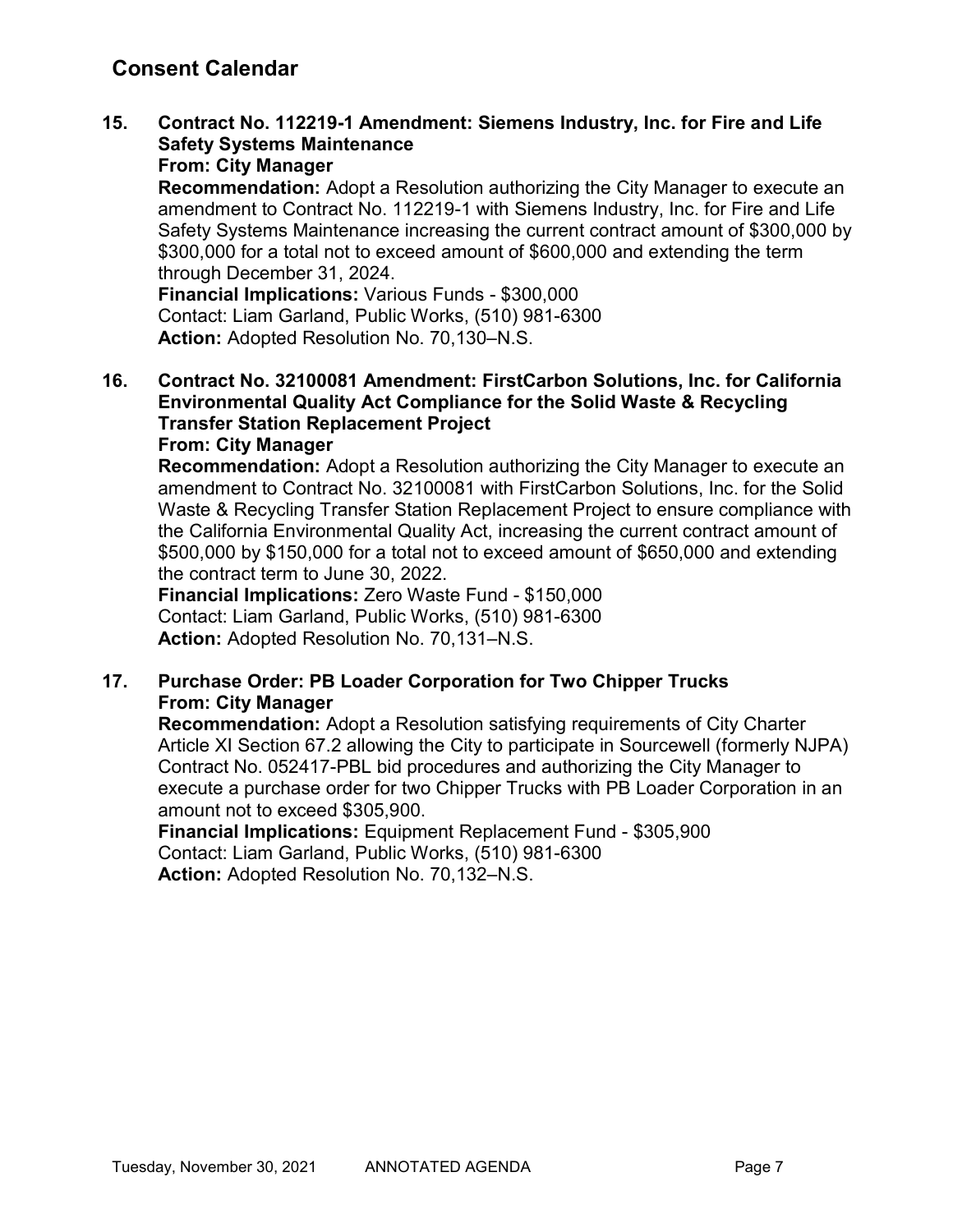# Council Consent Items

- 18. Budget Referral: Berkeley Age-Friendly Continuum From: Mayor Arreguin (Author) and Councilmember Wengraf (Co-Sponsor) Recommendation: Refer \$20,000 to the November 2021 Annual Appropriations Ordinance #1 process for the Berkeley Age-Friendly Continuum. Financial Implications: General Fund - \$20,000 Contact: Jesse Arreguin, Mayor, (510) 981-7100 Action: Councilmembers Harrison and Bartlett added as co-sponsors. Approved recommendation.
- 19. Reappointment of Dr. P. Robert Beatty to the Alameda County Mosquito Abatement District Board of Trustees From: Mayor Arreguin (Author) Recommendation: Adopt a Resolution reappointing Dr. P. Robert Beatty to the Board of Trustees of the Alameda County Abatement District for a two-year term ending on January 1, 2024. Financial Implications: None Contact: Jesse Arreguin, Mayor, (510) 981-7100 Action: Adopted Resolution No. 70,133–N.S.
- 20. Budget Referral: Commitment to Habitot Recovery From: Councilmember Bartlett (Author), Mayor Arreguin (Author) and Councilmember Harrison (Co-Sponsor) Recommendation: Refer to the AAO#1 Budget Process \$100,000 to support the

recovery of Habitot and its many agency partners so it can ramp up to pre-pandemic levels and continue to provide its broad services to young children, their parents, and caregivers, and our communities most vulnerable families.

### Financial Implications: \$100,000

Contact: Ben Bartlett, Councilmember, District 3, (510) 981-7130 Action: Approved recommendation.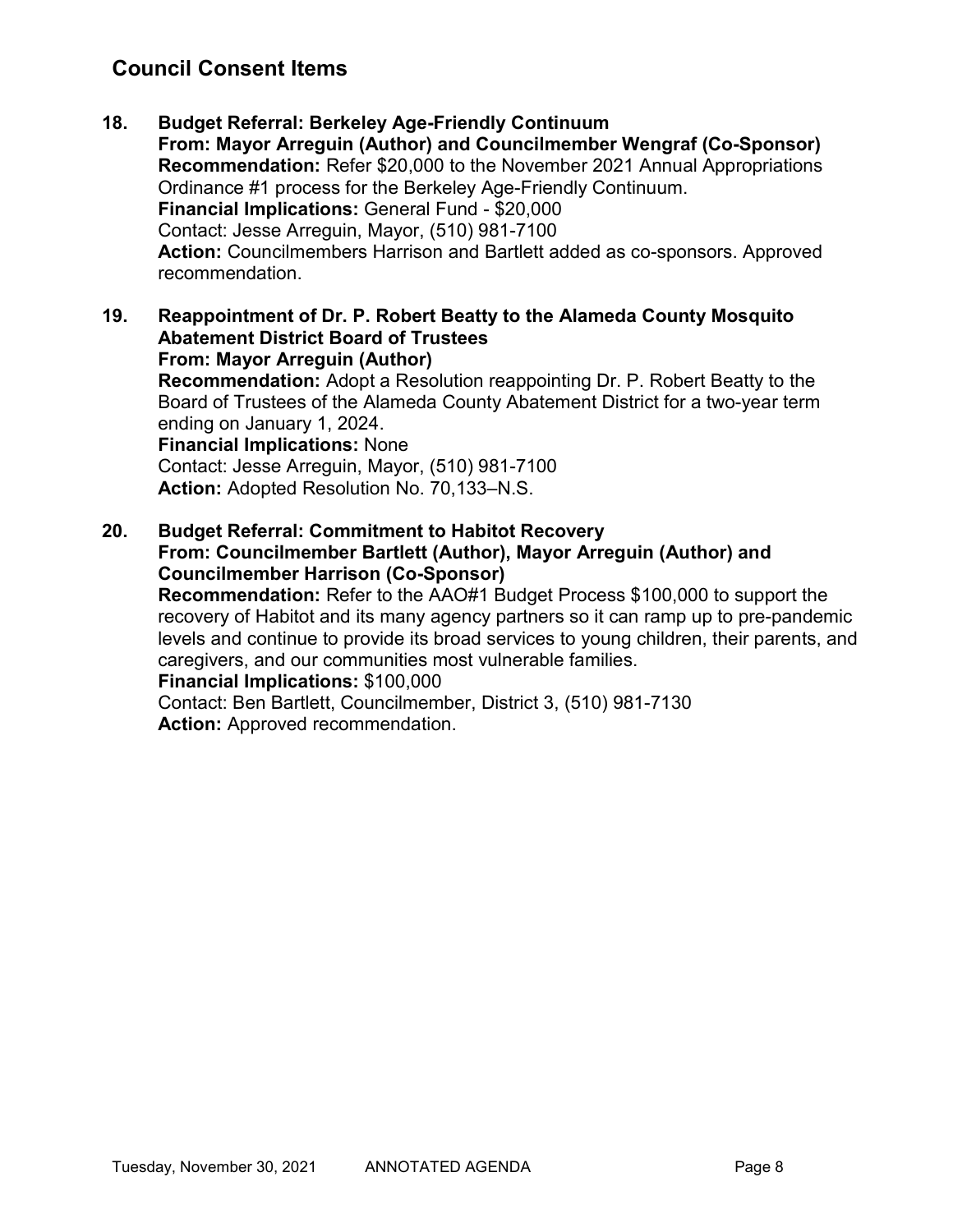# Council Consent Items

21. Budget Referral and Resolution Establishing a Pilot Existing Building Electrification Installation Incentives and Just Transition Program with Pre-Qualified Contractors Meeting Minimum Labor Standards to Assist New Property Owners, Renters and Existing Property Owners with Transition to Zero-Carbon Buildings (Reviewed by the Budget & Finance Policy Committee) From: Councilmember Harrison (Author), Councilmember Bartlett (Co-Sponsor)

Recommendation: 1. Adopt a Resolution establishing:

a. a referral to Office of Energy and Sustainable Development (OESD) staff to design and launch a two-year Pilot Existing Building Electrification Installation Incentives and "Just Transition" Program, using pre-qualified contractors meeting minimum labor standards to assist new property owners, renters and existing property owners with transition to zero-carbon plumbing, HVAC, cooking, and related electrical systems, with a preference first for assisting existing affordable housing buildings and assisting households at or below 120% of the Area Median Income; and b. an annual process for the Energy (or successor) Commission and the Facilities, Infrastructure, Transportation, Environment & Sustainability Policy Committee (FITES), in consultation with community and labor groups, to provide input to staff and Council about eligible categories of fund expenditures to maximize equitable emissions reductions and impacts for eligible households while leaving the mechanisms for doing so to staff discretion. 2. Send copies of the Resolution and letters to members of the California Public Utilities and Energy Commissions, Governor Newsom, State Senator Skinner, and Assemblymember Wicks conveying urgent support for a statewide approach to rapidly contract the natural gas distribution system in a way that is safe, economical for remaining customers, and that provides a just transition for affected workers, including gas utility and extraction workers. 3. Refer to the November, 2021 AAO budget process:

a. \$1,500,000 of general fund monies from the American Rescue Plan Act allocation and other sources as appropriate as seed funding for the two-year pilot, inclusive of staff costs, for FY 2022.

Policy Committee Recommendation: On November 3, 2021 the Budget & Finance Policy Committee took the following action: M/S/C (Arreguin/Harrison) to send the item to Council with a qualified positive recommendation including the following amendments: Recommendation 2. That part of the recommended funding source is American Rescue Plan dollars and; Recommendation 1a. Modifying the end of the last sentence to "with a preference first for affordable housing projects and assisting households at or below 120% the area median income."

#### Financial Implications: See report

Contact: Kate Harrison, Councilmember, District 4, (510) 981-7140

Action: Moved to Action Calendar. 6 speakers. M/S/C (Harrison/Arreguin) to refer the item to the December AAO Budget Process as revised by the Policy Committee recommendation.

Vote: Ayes – Taplin, Bartlett, Harrison, Hahn, Wengraf, Robinson, Arreguin; Noes – None; Abstain – Kesarwani, Droste.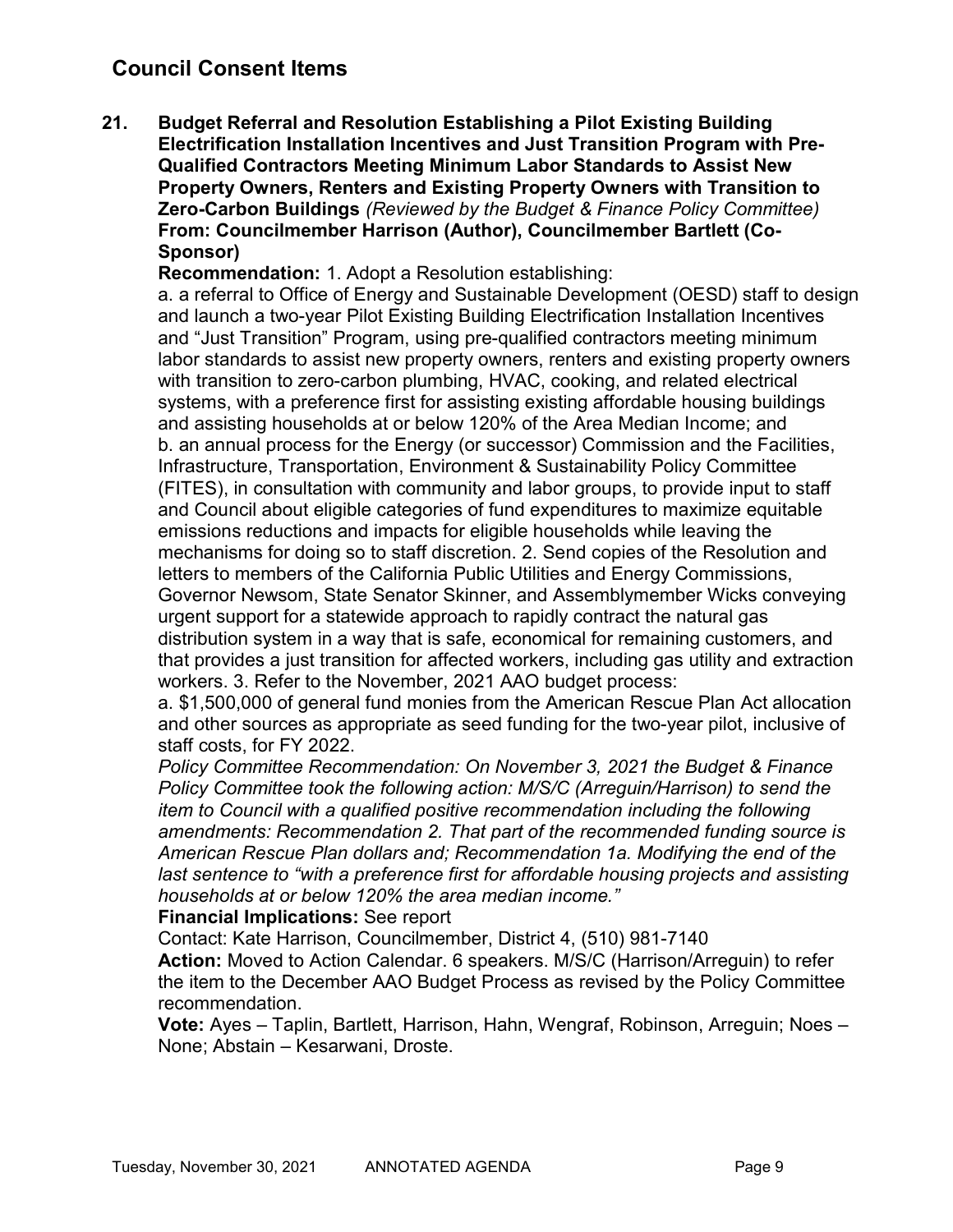# Action Calendar

### 22. Prioritizing Berkeley Unified School District Public Works Service Requests From: Councilmember Hahn (Author) and Councilmember Harrison (Co-Sponsor)

Recommendation: Refer to the City Manager to: 1. Work with the Berkeley Unified School District (BUSD) to create a system to better document, communicate, and prioritize Public Works service requests from BUSD schools and facilities; and 2. Establish protocols with BUSD for school principals to coordinate directly with Public Works staff to address school site-related concerns that fall under the City's jurisdiction.

### Financial Implications: None

Contact: Sophie Hahn, Councilmember, District 5, (510) 981-7150 Action: Mayor Arreguin and Councilmember Wengraf added as co-sponsors. Approved recommendation.

### 23. Budget Referral to City Manager to Improve Pedestrian Safety where Sidewalks are Not Provided

### From: Councilmember Wengraf (Author)

Recommendation: Refer to the Mid-Year Annual Appropriations Ordinance Budget Process \$100,000 to implement steps to promote increased safety for pedestrians of all ages, including seniors and children, on streets lacking sidewalks. This item is requesting the installation of signage to minimize pedestrian-vehicular conflict points at uncontrolled intersections, and to increase driver awareness of pedestrian activity by posting speed limit signs and other signage as a means to improving safe pedestrian access to schools, neighborhood parks, USPS mailboxes, and school and AC Transit bus stops in areas without the benefit of sidewalks. In addition, this item requests that the City Manager explore the implementation of AB 43 that allows cities to take the safety of vulnerable users into consideration when setting local speed limits. This item requests that the City Manager exercise her authority under the California Vehicle Code to allow for lowering the speed limit to 15 or 20 mph in residential districts where the roadway is less than 25 feet wide.

#### Financial Implications: \$100,000

Contact: Susan Wengraf, Councilmember, District 6, (510) 981-7160 Action: Councilmembers Droste, Taplin, and Kesarwani added as co-sponsors. Approved recommendation.

## Action Calendar

The public may comment on each item listed on the agenda for action as the item is taken up. For items moved to the Action Calendar from the Consent Calendar or Information Calendar, persons who spoke on the item during the Consent Calendar public comment period may speak again at the time the matter is taken up during the Action Calendar.

The Presiding Officer will request that persons wishing to speak use the "raise hand" function to determine the number of persons interested in speaking at that time. Up to ten (10) speakers may speak for two minutes. If there are more than ten persons interested in speaking, the Presiding Officer may limit the public comment for all speakers to one minute per speaker. Speakers are permitted to yield their time to one other speaker, however no one speaker shall have more than four minutes. The Presiding Officer may, with the consent of persons representing both sides of an issue, allocate a block of time to each side to present their issue. Action items may be reordered at the discretion of the Chair with the consent of Council.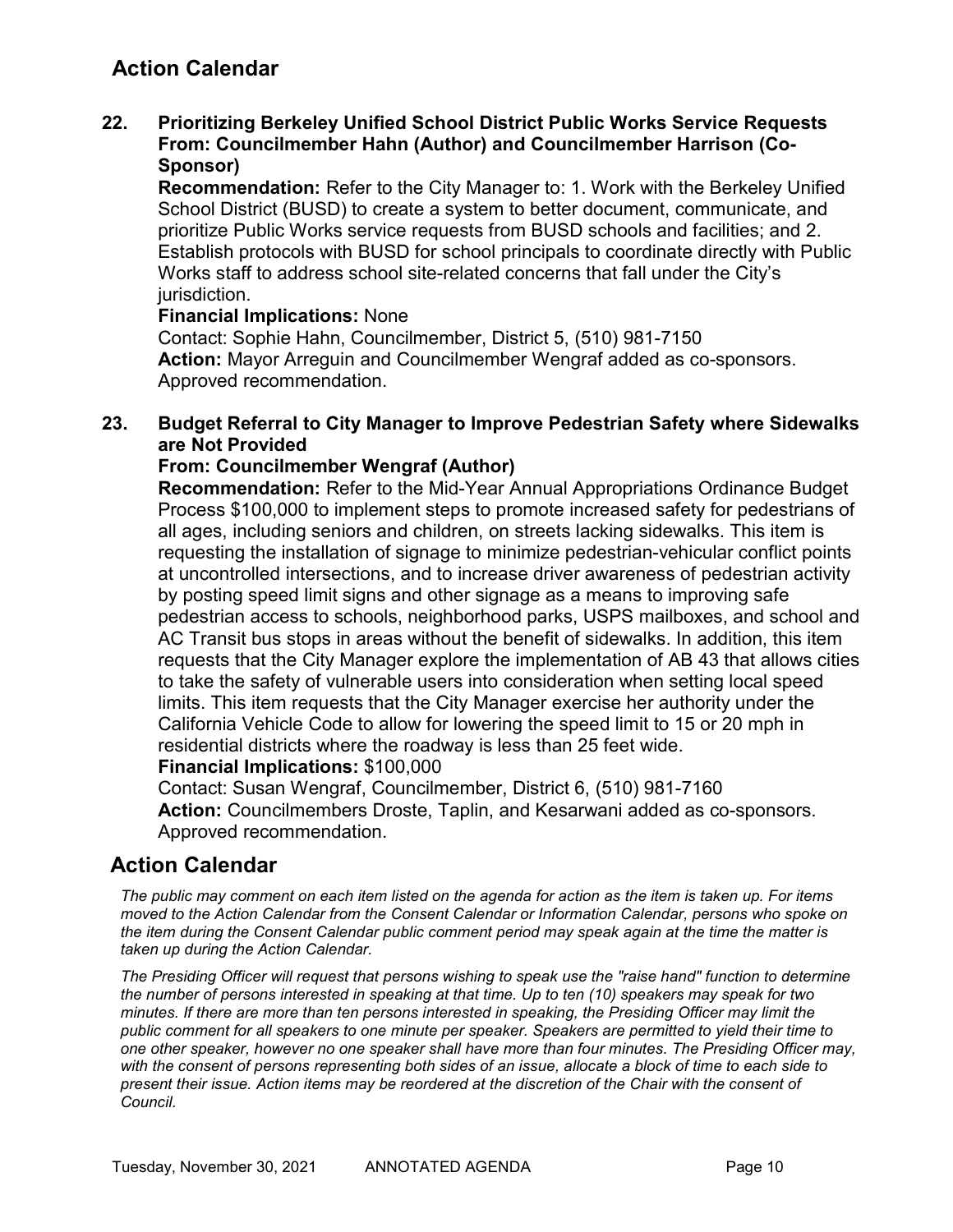# Action Calendar – Public Hearings

Staff shall introduce the public hearing item and present their comments. This is followed by five-minute presentations each by the appellant and applicant. The Presiding Officer will request that persons wishing to speak use the "raise hand" function to be recognized and to determine the number of persons interested in speaking at that time.

Up to ten (10) speakers may speak for two minutes. If there are more than ten persons interested in speaking, the Presiding Officer may limit the public comment for all speakers to one minute per speaker. Speakers are permitted to yield their time to one other speaker, however no one speaker shall have more than four minutes. The Presiding Officer may with the consent of persons representing both sides of an issue allocate a block of time to each side to present their issue.

Each member of the City Council shall verbally disclose all ex parte contacts concerning the subject of the hearing. Councilmembers shall also submit a report of such contacts in writing prior to the commencement of the hearing. Written reports shall be available for public review in the office of the City Clerk.

### 24. Bayer Healthcare LLC – Amended and Restated Development Agreement From: City Manager

Recommendation: Conduct a public hearing and, upon conclusion, certify the Final Subsequent Environmental Impact Report, adopt Findings and a Mitigation Monitoring and Reporting Program, and adopt the first reading of an Ordinance to approve the Amended and Restated Development Agreement between the City of Berkeley and Bayer Healthcare LLC.

#### Financial Implications: See report

Contact: Jordan Klein, Planning and Development, (510) 981-7400

Public Testimony: The Mayor opened the public hearing. 21 speakers. M/S/C (Arreguin/Droste) to close the public hearing. Vote: All Ayes.

Action: M/S/C (Arreguin/Taplin) to adopt first reading of Ordinance No. 7,792–N.S. as revised in Supplemental Communications Packet #1. Second reading scheduled for December 14, 2021. Vote: All Ayes.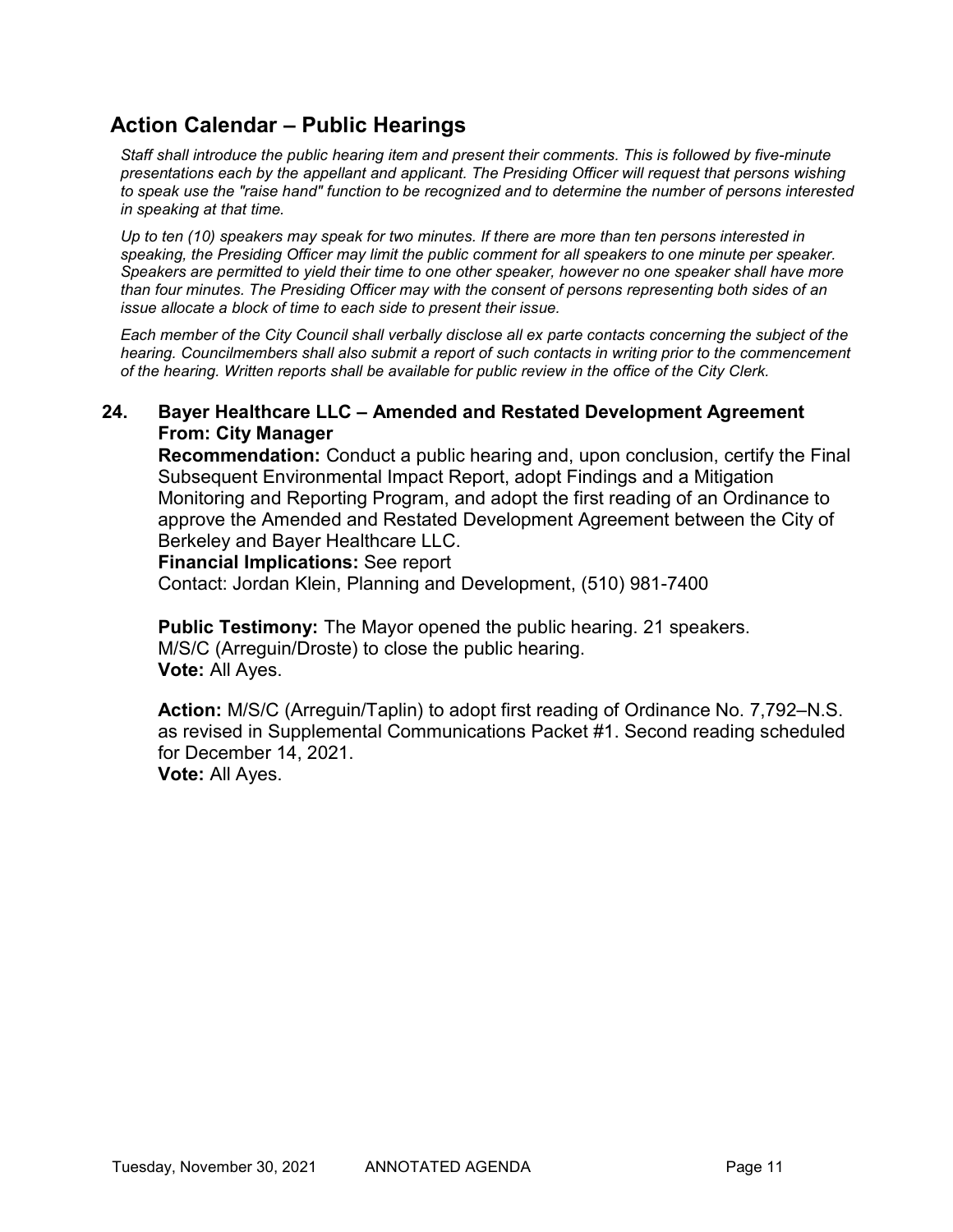# Action Calendar – Public Hearings

### 25. Amendments to the Berkeley Election Reform Act From: Fair Campaign Practices Commission

Recommendation: Conduct a public hearing and, upon conclusion, adopt the first reading of an Ordinance amending the Berkeley Election Reform Act (BMC Chapter 2.12) to (1) make public financing available to candidates for the offices of Auditor, School Board Director, and Rent Stabilization Board Commissioner, (2) further clarify the use of Fair Elections funds, (3) clarify the requirements for returning unspent Fair Elections funds, (4) add a new process for requesting return of previously repaid Fair Elections funds, and (5) require the FCPC to make a cost of living adjustment to the contribution limit to candidates in January of each odd-numbered year. Financial Implications: None

Contact: Sam Harvey, Commission Secretary, (510) 981-6950

Public Testimony: The Mayor opened the public hearing. 3 speakers. M/S/C (Arreguin/Droste) to close the public hearing. Vote: All Ayes.

Action: M/S/C (Arreguin/Harrison) to 1) adopt first reading of Ordinance No. 7,793– N.S. Second reading scheduled for December 14, 2021; and 2) Refer to the Fair Campaign Practices Commission and the City Attorney to analyze and report on increasing the baseline non-public financing contribution limit. Vote: All Ayes.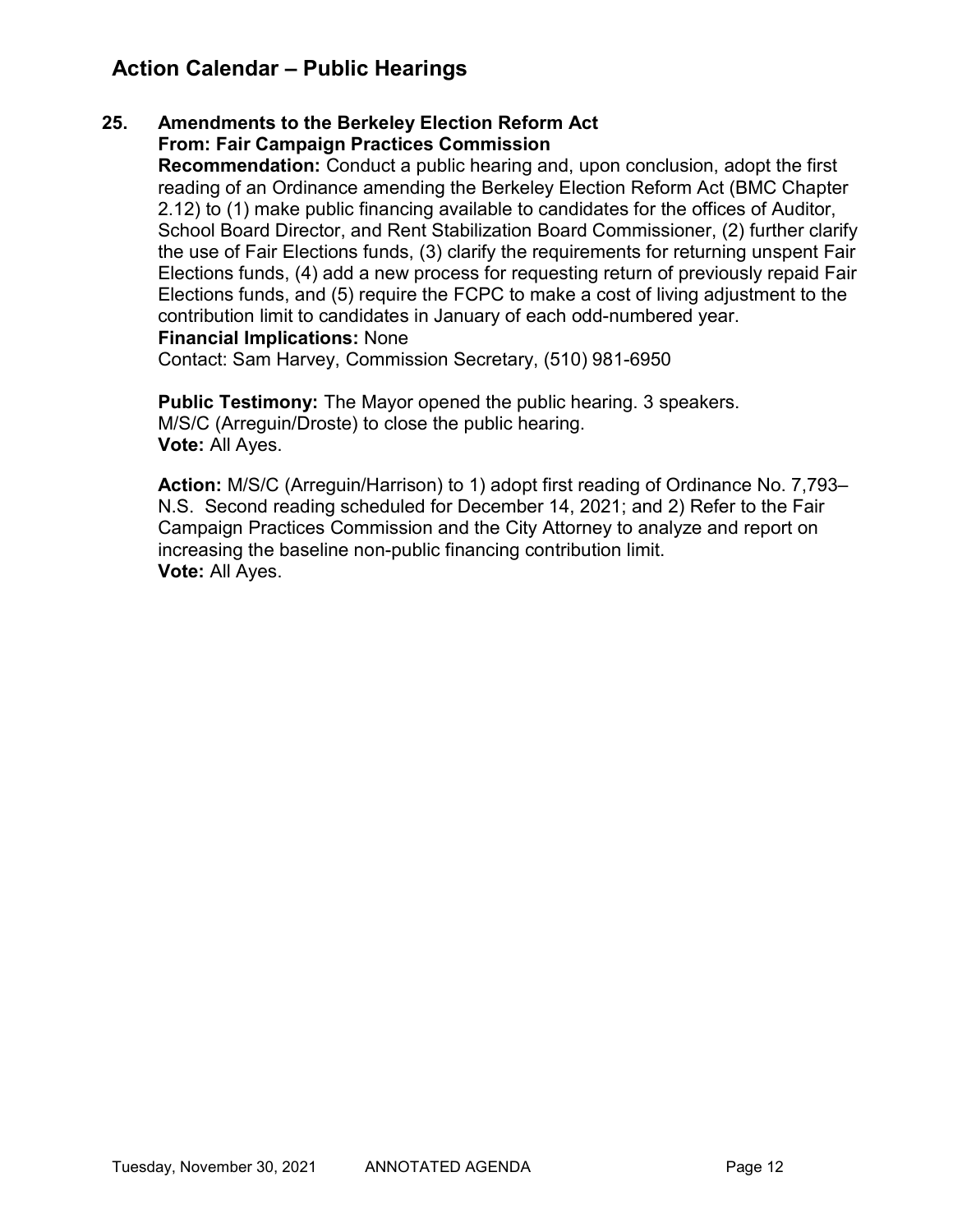# Action Calendar – Old Business

26. Commission Reorganization: Creating the Parks, Recreation, and Waterfront Commission (Continued from November 16, 2021) From: City Manager Recommendation: Adopt an Ordinance repealing and re-enacting Berkeley Municipal Code Chapter 3.26 to create the Parks, Recreation, and Waterfront Commission, and repealing Berkeley Municipal Code Chapters 3.27 (Children, Youth, and Recreation Commission) and 3.08 (Berkeley Animal Care Commission). Financial Implications: See report Contact: Scott Ferris, Parks, Recreation and Waterfront, (510) 981-6700

Action: M/S/C (Droste/Kesarwani) to call for the previous question. Vote: All Ayes.

Action: M/S/Failed (Harrison/Hahn) to adopt the recommendation amended to remove the Animal Care Commission from the consolidation. Vote: Ayes – Bartlett, Harrison, Hahn, Arreguin; Noes – Kesarwani, Robinson, Droste; Abstain – Taplin, Wengraf.

Action: 5 speakers. M/S/Carried (Robinson/Droste) to adopt first reading of Ordinance No. 7,794–N.S. Second reading scheduled for December 14, 2021. Vote: Ayes – Kesarwani, Hahn, Wengraf, Robinson, Droste, Arreguin; Noes – None; Abstain – Taplin, Bartlett, Harrison.

# Action Calendar – New Business

27. Resolution Accepting the Surveillance Technology Report for Automatic License Plate Readers, GPS Trackers, Body Worn Cameras, and the Street Level Imagery Project Pursuant to Chapter 2.99 of the Berkeley Municipal Code From: City Manager

Recommendation: Adopt a Resolution Accepting the Surveillance Technology Report for Automatic License Plate Readers, GPS Trackers, Body Worn Cameras, and the Street Level Imagery Project Pursuant to Chapter 2.99 of the Berkeley Municipal Code.

### Financial Implications: None

Contact: LaTanya Bellow, City Manager's Office, (510) 981-7000, Jennifer Louis, Police, (510) 981-5900

Action: M/S/C (Arreguin/Robinson) to continue Item 27 to the December 14, 2021 special meeting of the City Council including supplemental and revised materials from Councilmember Harrison.

Vote: All Ayes.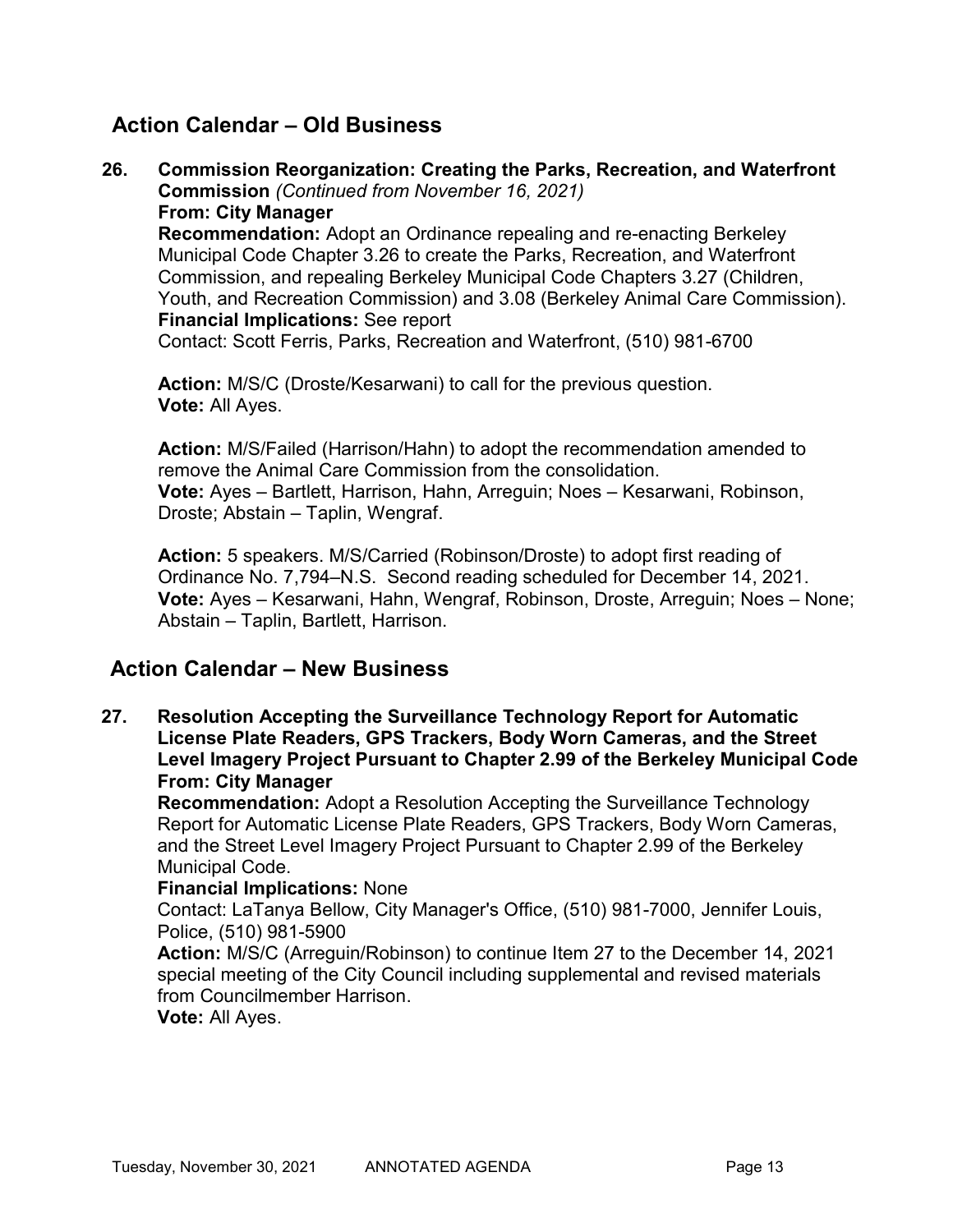# Council Action Items

28. Budget Referral: Automated license plate readers for community safety improvement (Reviewed by the Public Safety Policy Committee) From: Councilmember Taplin (Author), Councilmember Droste (Co-Sponsor), Councilmember Wengraf (Co-Sponsor) Recommendation: That the Berkeley City Council take the following actions to enable and deploy tactical technologies in strategic public spaces and the public ROW for the improvement of community safety and determent, intervention, prevention of illegal dumping and/or investigation of violent crime and traffic violations: Authorize the City Manager to install Automatic License Plate Readers (ALPRs) at strategic locations including public facilities, entrances to the city and the public right-of-way in areas impacted by violent crime, traffic violations including infractions pertaining to bicycle and pedestrian safety, illegal dumping, Schedule II drug offenses, and other criminal activity; and refer to the FY 23-24 budget process cost of ALPRs. Refer to the City Manager the development of a policy pursuant and subject to City of Berkeley Surveillance Ordinance and Sanctuary City Contracting Ordinance enabling the use of ALPRs in fixed locations, mobile trailers, and vehicles by the Berkeley Police Department; consider a data retention period of no greater than one year, no less than sixty days to account for reporting lag, and study the feasibility of shorter data retention periods for non-hit scans with final discretion resting with the City Manager; consider comparable and applicable standards in the ALPRs policies of local governments including: the City of Alameda, The city of Emeryville, The City of Hayward,The City of Oakland,The City of Piedmont, The City of Richmond, The City of San Leandro, and The City of Vallejo; and consider provisions to safeguard efficacy against plate counterfitting, plate switching, and other methods of detection evasions.

Policy Committee Recommendation: On November 1, 2021, the Public Safety Policy Committee took the following action: M/S/C (Kesarwani/Bartlett) to refer the item to Council with a qualified positive recommendation of the item to reflect the Policy Committee's desire for consideration of the costs and benefits of this proposed expenditure against other public safety investments in the two-year FY 2022-23 & 2023-24 budget and the need to first develop a policy related to addressing data retention and other issues in accordance with the City of Berkeley Surveillance Ordinance and Sanctuary City Contracting Ordinance.

### Financial Implications: See report

Contact: Terry Taplin, Councilmember, District 2, (510) 981-7120

Action: M/S/C (Arreguin/Robinson) to suspend the rules and extend the meeting to 11:30 p.m. Vote: All Ayes.

Action: M/S/C (Arreguin/Taplin) to suspend the rules and extend the meeting to 11:50 p.m.

Vote: Ayes – Kesarwani, Taplin, Bartlett, Harrison, Wengraf, Robinson, Droste, Arreguin; Noes – None; Abstain – Hahn.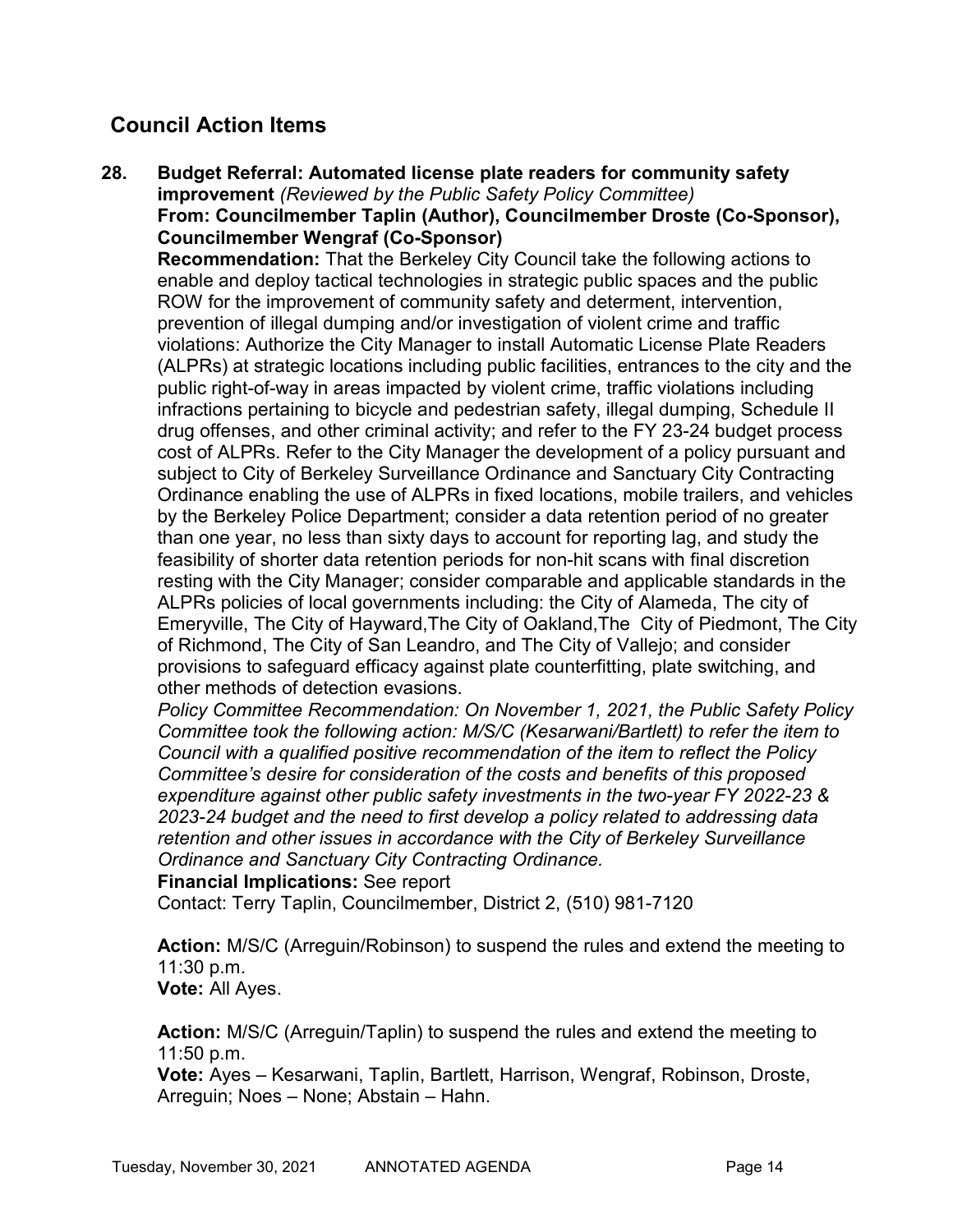Action: M/S/C (Arreguin/Taplin) to suspend the rules and extend the meeting to 12:15 a.m.

Vote: Ayes – Kesarwani, Taplin, Bartlett, Hahn, Wengraf, Robinson, Droste, Arreguin; Noes – None; Abstain – None; Absent – Harrison.

Councilmember Harrison absent 11:47 p.m. – 11:49 p.m.

Action: M/S/C (Taplin/Droste) to call for the previous question. Vote: Ayes – Kesarwani, Taplin, Wengraf, Robinson, Droste, Arreguin; Noes – Bartlett, Harrison, Hahn.

Action: 35 speakers. M/S/C (Taplin/Droste) to approve the Policy Committee recommendation for Item 28. Vote: Ayes – Kesarwani, Taplin, Bartlett, Wengraf, Robinson, Droste, Arreguin; Noes – Harrison; Abstain – Hahn.

# Information Reports

- 29. City Council Short Term Referral Process Quarterly Update From: City Manager Contact: Mark Numainville, City Clerk, (510) 981-6900 Action: Received and filed.
- 30. FY 2021 Fourth Quarter Investment Report: Ended June 30, 2021 From: City Manager Contact: Henry Oyekanmi, Finance, (510) 981-7300 Action: Referred to the Budget & Finance Committee.
- 31. Condominium Conversion Program Annual Report From: City Manager Contact: Lisa Warhuus, Health, Housing, and Community Services, (510) 981-5400 Action: Received and filed.
- 32. Berkeley's 2019 Community-Wide Greenhouse Gas Emissions Inventory From: City Manager Contact: Jordan Klein, Planning and Development, (510) 981-7400 Action: Referred to the Agenda & Rules Committee for future scheduling.

## Public Comment – Items Not Listed on the Agenda - 2 speakers.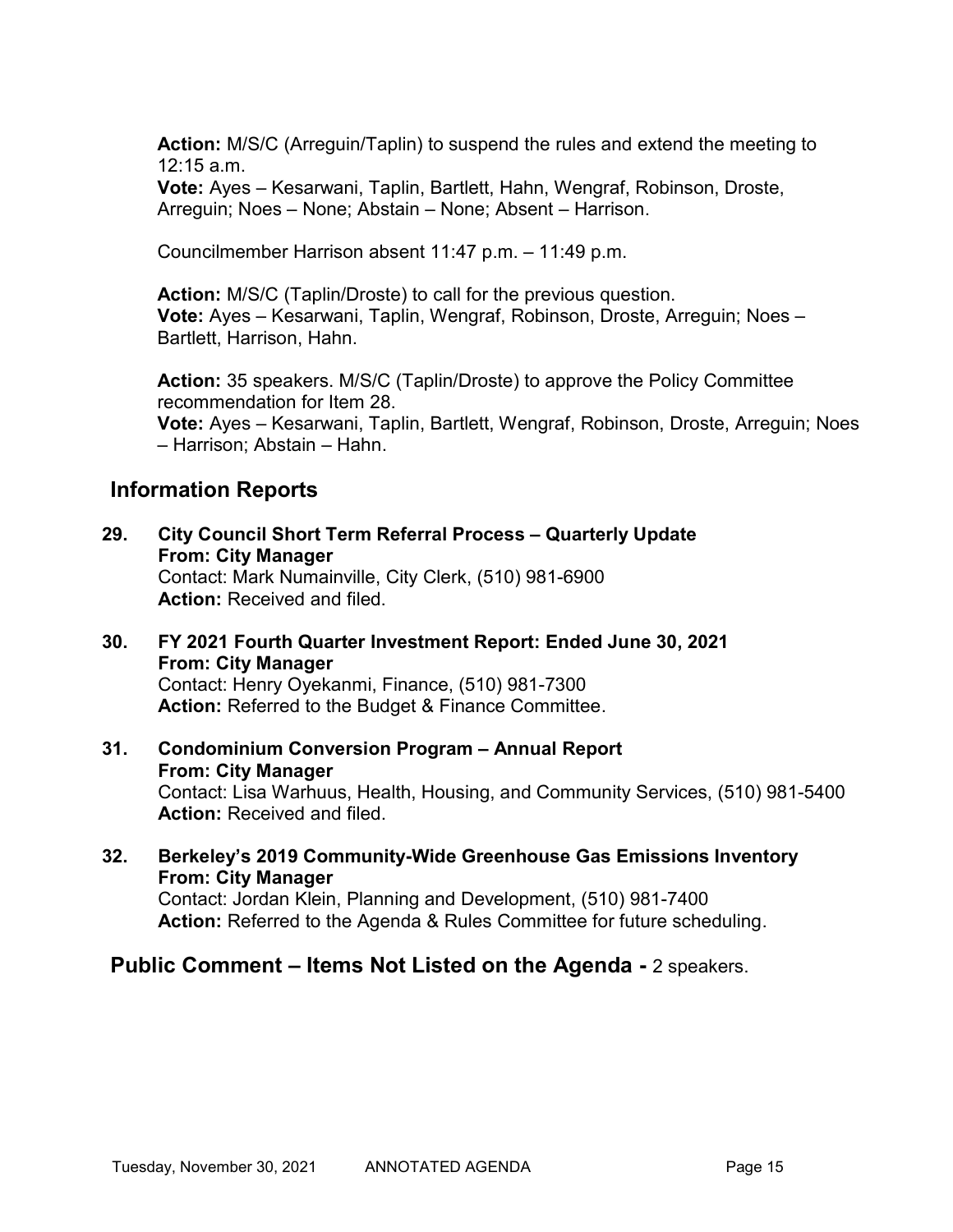# Adjournment

Action: M/S/C (Arreguin/Kesarwani) to adjourn the meeting.

Vote: Ayes – Kesarwani, Taplin, Bartlett, Wengraf, Robinson, Arreguin; Noes – None; Abstain – None; Absent – Harrison, Hahn, Droste.

Adjourned at 12:13 a.m.

## Communications – November 30

Council rules limit action on Communications to referral to the City Manager and/or Boards and Commissions for investigation and/or recommendations. All communications submitted to Council are public record.

### Item #13: Berkeley Existing Buildings Electrification Strategy

1. Daniel Tahara

### Item #24: Bayer Healthcare LLC – Amended and Restated Development Agreement

- 2. Beth Roessner, on behalf of the Berkeley Chamber of Commerce
- 3. Minda Berbeco
- 4. Kathleen Crandall
- 5. Sheroza Haniff, on behalf of the Alameda County Workforce Development Board
- 6. Katelyn Burns
- 7. Sara Webber, on behalf of the Berkeley Food Network
- 8. Nico Nagle, on behalf of the Housing Action Coalition
- 9. Andrea Ali, owner Guerilla Café
- 10. Ajit Smith-Iyer
- 11. Jim Wunderman, on behalf of the Bay Area Council
- 12. Lindsay Kempf
- 13. Alejandra Tapia
- 14. Anabel Fredman
- 15. Sophia Padron Vos
- 16. Miguel Piedra Montano
- 17. Ahmed Akbar
- 18. Teresa Barnett, on behalf of Community Resources for Science
- 19. Lauren Rawlins
- 20. Stephen Baiter, on behalf of East Bay Economic Development Alliance
- 21. Sherry Smith, on behalf of Berkeley Community Scholars
- 22. Anshdeep Chhabra
- 23. Chamroen Eng
- 24. Willis Hon
- 25. Lynda Gayden, on behalf of the Board of Directors of Biotech Partners (2)
- 26. Rob Stoker, on behalf of the Alameda County Building and Construction Trades **Council**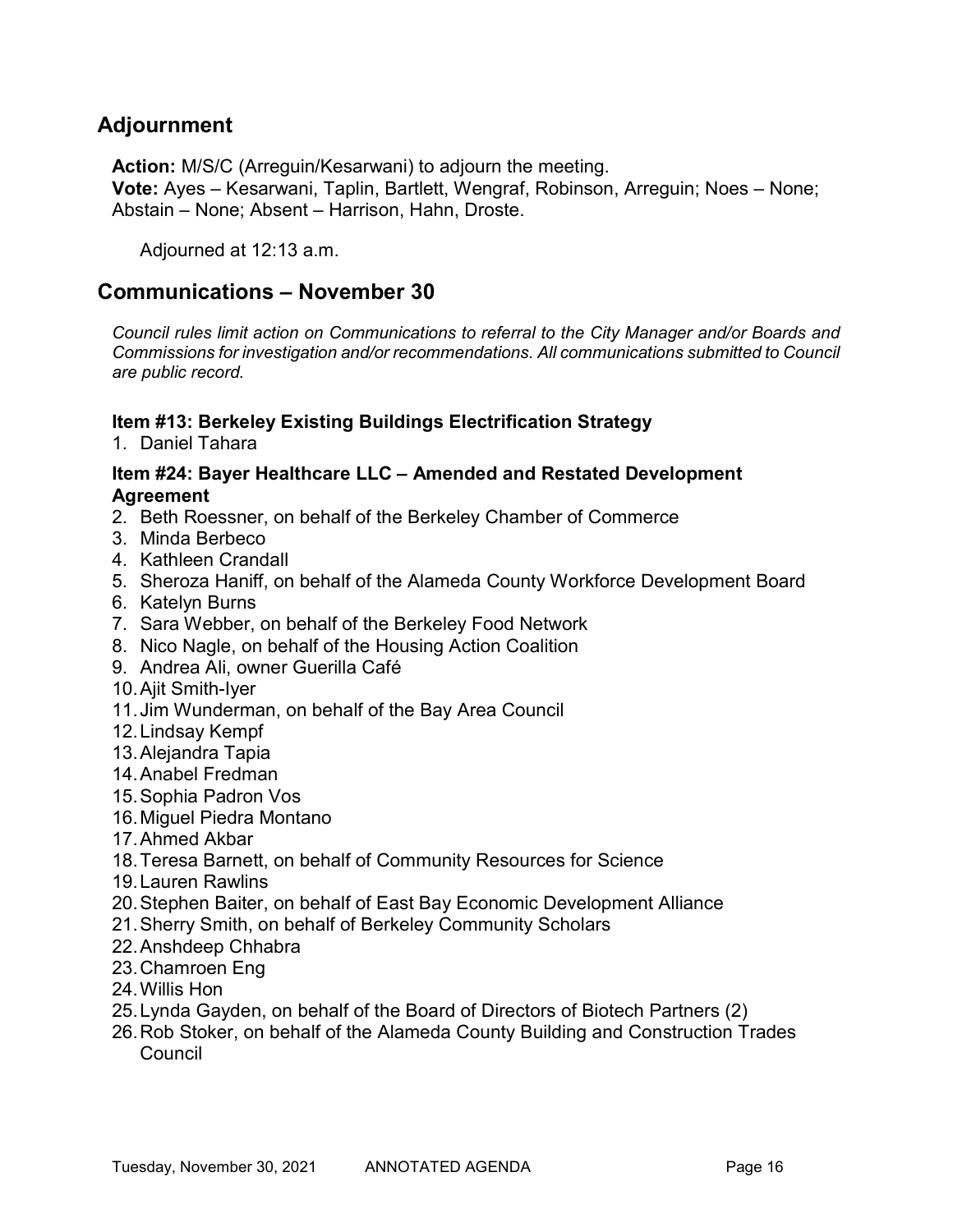Item #27: Resolution Accepting the Surveillance Technology Report for Automatic License Plate Readers, GPS Trackers, Body Worn Cameras, and the Street Level Imagery Project Pursuant to Chapter 2.99 of the Berkeley Municipal Code

27. Oren Cheyette

### BART Housing

28. Louise Rosenkrantz 29. Mathew Lewis 30. Linda Franklin 31. David Brandon 32. Carla Woodworth 33. Charlene Woodcock 34. Margot Smith (2) 35. Serena Lim 36. Rhonda Grossman 37. Suzanne McMillan 38. Lindsay Dixon 39. Carolyn McMillan 40. Deborah Mathews 41. Barbara Fisher

### Plastic Bag Ordinance

42. 3 similarly-worded from letters

### People's Park

43. Russbumper

Homeless People Treatment 44. Diana Bohn

## Berkeley Police Department Budget

45. Diana Bohn

Voluntary Dismissal of Dominquez et al Lawsuit 46. Melisa Cheatwood

### Climate Change 47. Thomas Lord (4)

#### Electric Vehicle Charging Station Solicitation 48. Sage Feiler

### COVID-19 Related Issues

49. Todd Andrew

## Berkeley City Council Meeting Statement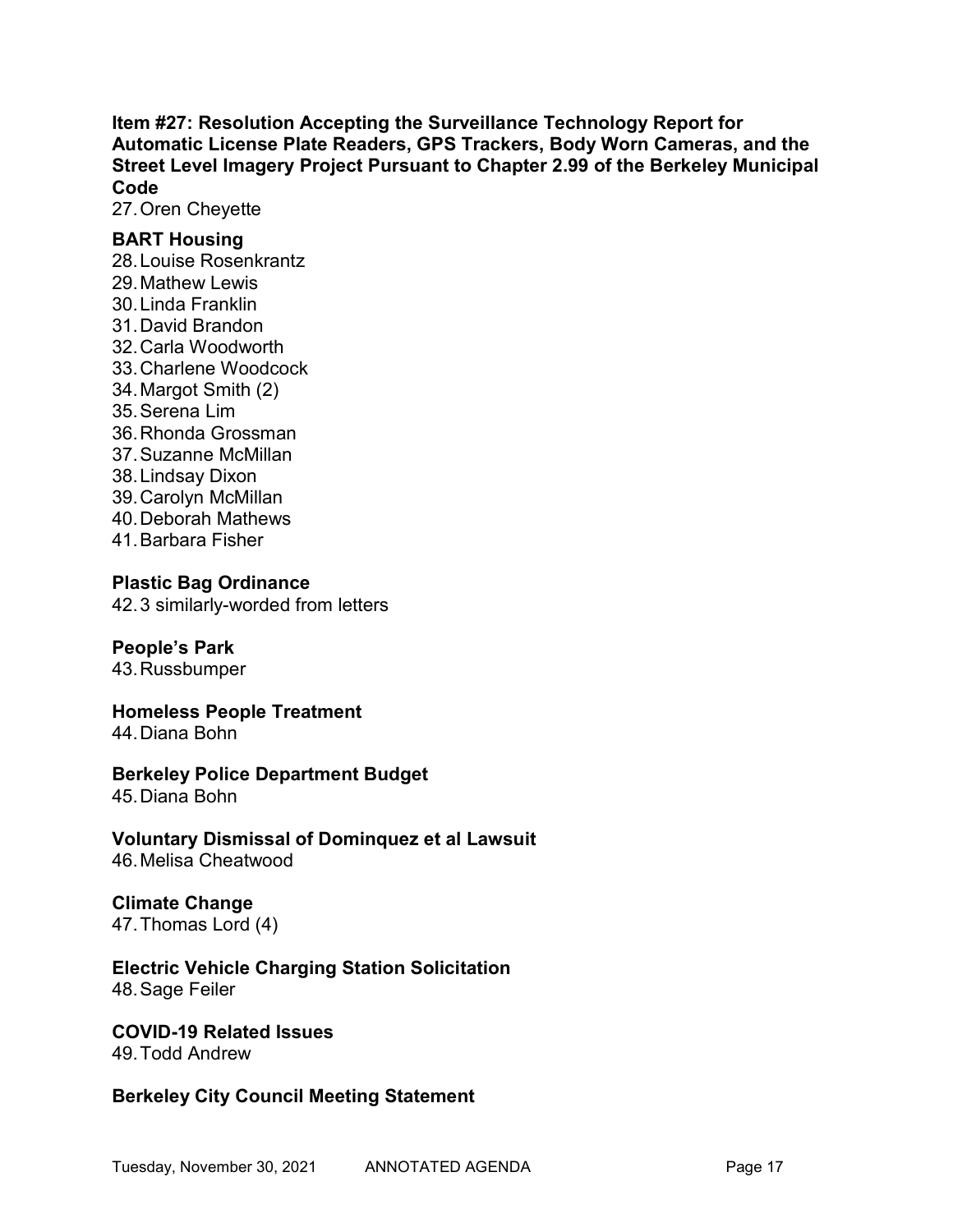50. Katy Scott-Smith

### Hopkins Corridor

51. Bill Hickman

### Rent Relief Program

52. Human Welfare and Community Action Commission

### Vision Zero

53. Arvind Ramesh 54. Kristina Monakhova 55. Leo Vacher

### Fighting Crime in Berkeley

56. Robyn Chen 57. Melanie Beasley, on behalf of the City Manager's Office

## No Development at Aquatic Park

58. Charlene Woodcock

### Street Paving

59. David Fisher 60. Jenifer Steele 61. Arthur Ogus 62. Judy Grether

### Genetically Modified Mosquitoes

63. Erick Zavala 64. Robert Swanson 65. Mary Jill Seibel 66. Jaydee Hanson

Encrypted Police Radios 67. Sylvia

Solar Access 68. Pamela Drake

Social Housing 69. gvalentine@

### Public Security Cameras 70. Oren Cheyette

Single-Family Homes Floor Area Ratio

71. Drake Zinns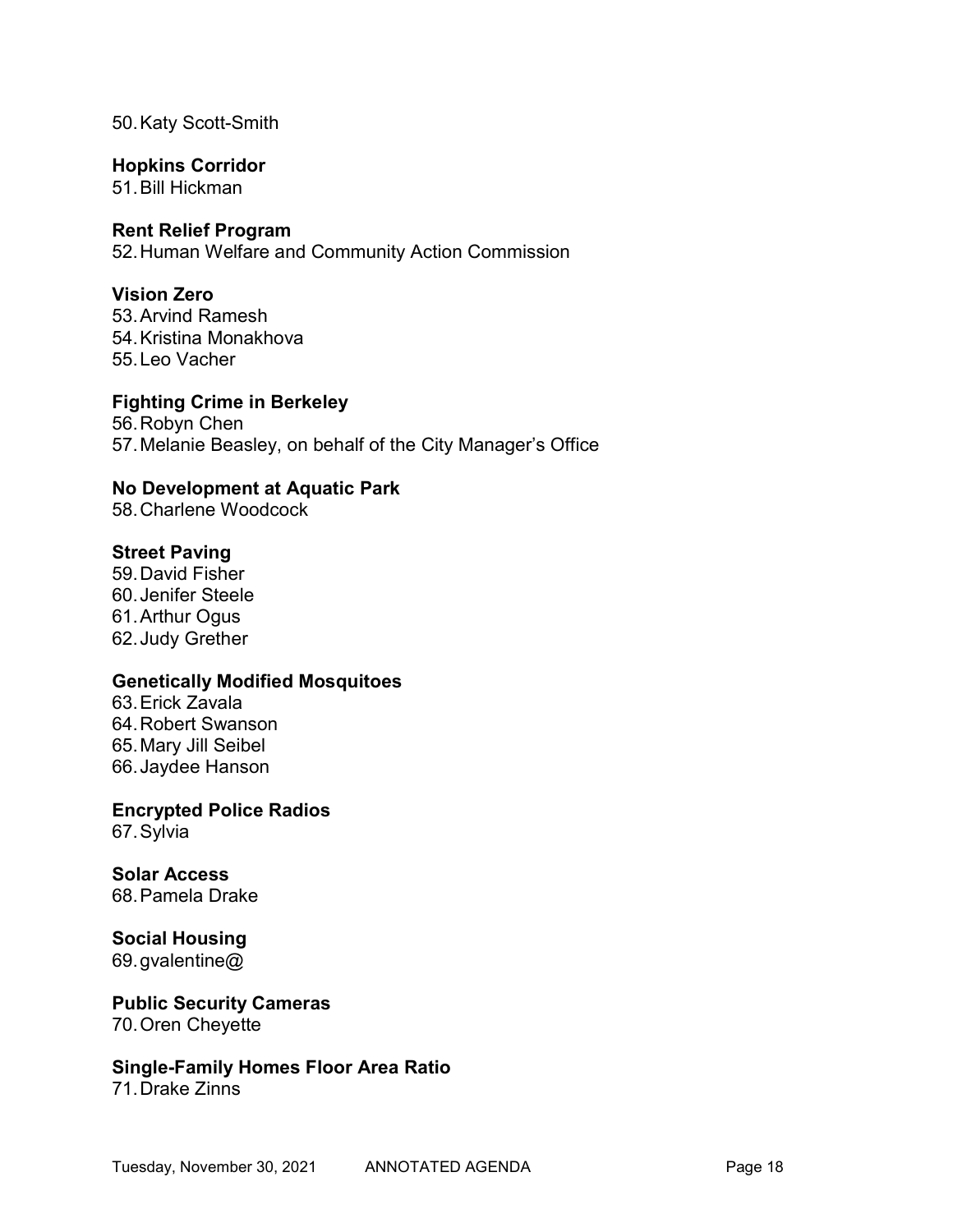### Berkeley is Least Affordable Mid-Sized City

72. Margot Smith

### Timeline to Enforce City Ordinance – Homelessness

73. Sam Kang 74. Michael Dillingham (2) 75. Laura Menard (2) 76. Lila Sklar 77. Adena Ishii 78. Olivia Wright

## Porta Potty Owned by United Company

79. Debora Greene

# Supplemental Communications and Reports 1

### Item #20: Budget Referral: Commitment to Habitot Recovery

80. Michelle Hirsch 81. Johanna Silver 82. Jessica Fain 83. Lyn Berry 84. Martha Richards 85. David and Reed Keyes

### Item 23: Budget Referral to City Manager to Improve Pedestrian Safety where Sidewalks are Not Provided

86. 11 similarly-worded form letters 87. Amer Dhanoa 88. Ellen Archilla 89. Monique Webster 90. Rod Richardson 91. Kay Licina 92. Hilary Roberts 93. Kaethe Weingarten 94. Ben Shemuel 95. Anna Avellar 96. Walter Geist 97. Paul Litsky 98. Russ Mitchell

### Item #24: Bayer Healthcare LLC – Amended and Restated Development Agreement

99. Revised material, submitted by Planning

- 100. Richard Taylor
- 101. Justin Hayes
- 102. Tam Le
- 103. Mitzy De La Pena Medina, on behalf of Biocom California
- 104. Jessica Hays, on behalf of Bayer U.S. LLC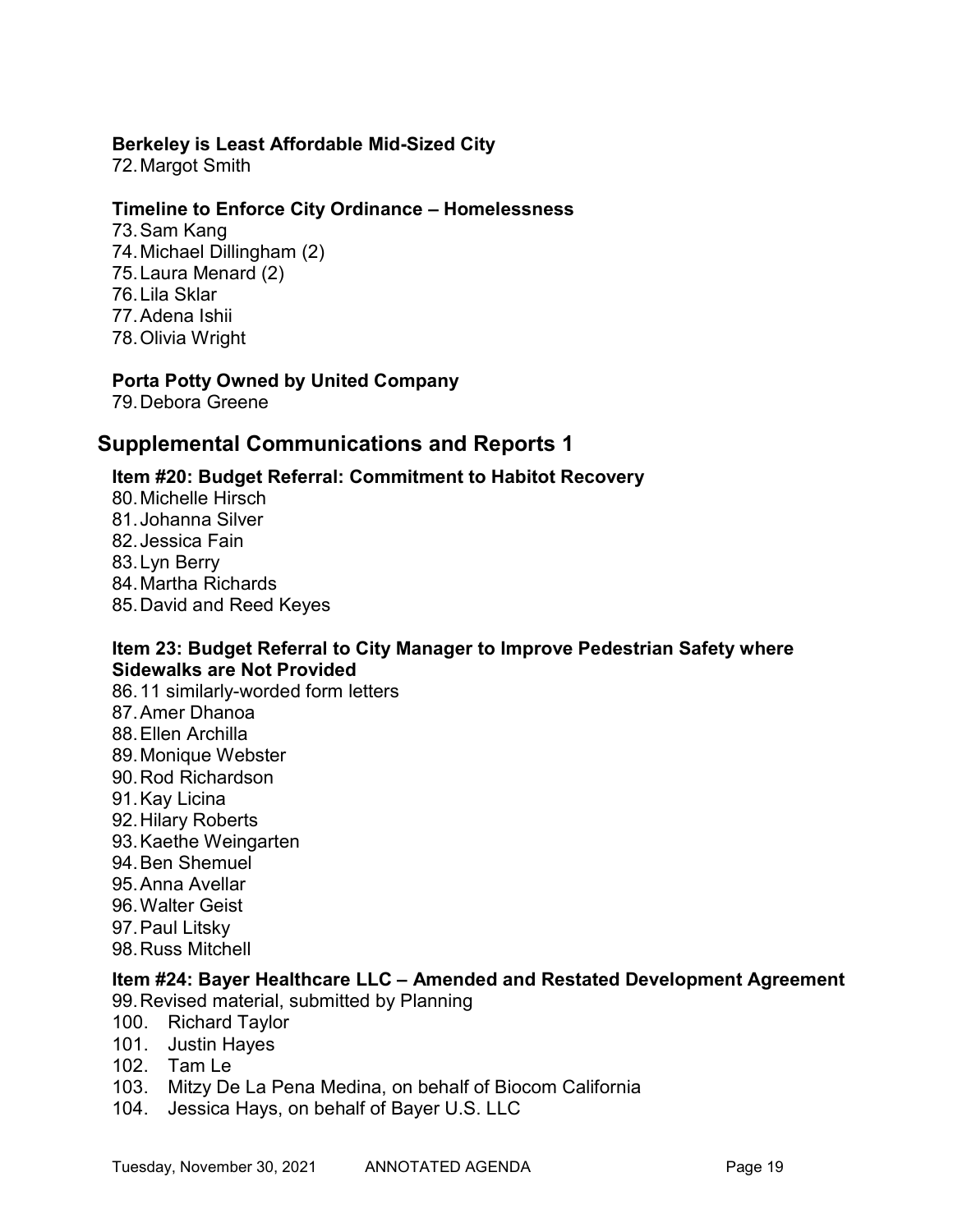### Item #26: Commission Reorganization: Creating the Parks, Recreation and Waterfront Commission

105. Michael Colbruno, on behalf of the East Bay Animal Pac

## Item #27: Resolution Accepting the Surveillance Technology Report for Automatic License Plate Readers, GPS Trackers, Body Worn Cameras, and the Street Level Imagery Project Pursuant to Chapter 2.99 of the Berkeley Municipal Code

- 106. Revised material, submitted by Councilmember Harrison
- 107. Andrew Guenthner
- 108. Angela Powlen

# Supplemental Communications and Reports 2

## Item #20: Budget Referral: Commitment to Habitot Recovery

109. Amanda Posner, Darryl Collins, Rosie & Julian Collins

#### Item #23: Budget Referral to City Manager to Improve Pedestrian Safety where Sidewalks are Not Provided

- 110. 28 similarly-worded form letters
- 111. Bob Flasher
- 112. Alan Cohen
- 113. Hank Reekers
- 114. Joan Guilford Jackson
- 115. Doug Giancoli
- 116. Katherine Woodward Thomas
- 117. SB Master
- 118. Sandra Giachino
- 119. Sara Sanderson
- 120. Lynn White
- 121. John Blaustein
- 122. Lina and Jen-Luc Lamirande
- 123. Robert Dering
- 124. Richard Hackenberg
- 125. David Spinner
- 126. Mike Rubin & Jenniffer Hamilton
- 127. Stefano Schiavon & Liliana Cardile
- 128. Maria Sakovich
- 129. Gary Forbes
- 130. Maya Trilling
- 131. Donna Rosenthal
- 132. Swati Agarwal
- 133. Rachel Biale
- 134. Les Guliasi
- 135. Svetlana Livdan
- 136. Thomas Hutcheson & Frederique Wynberg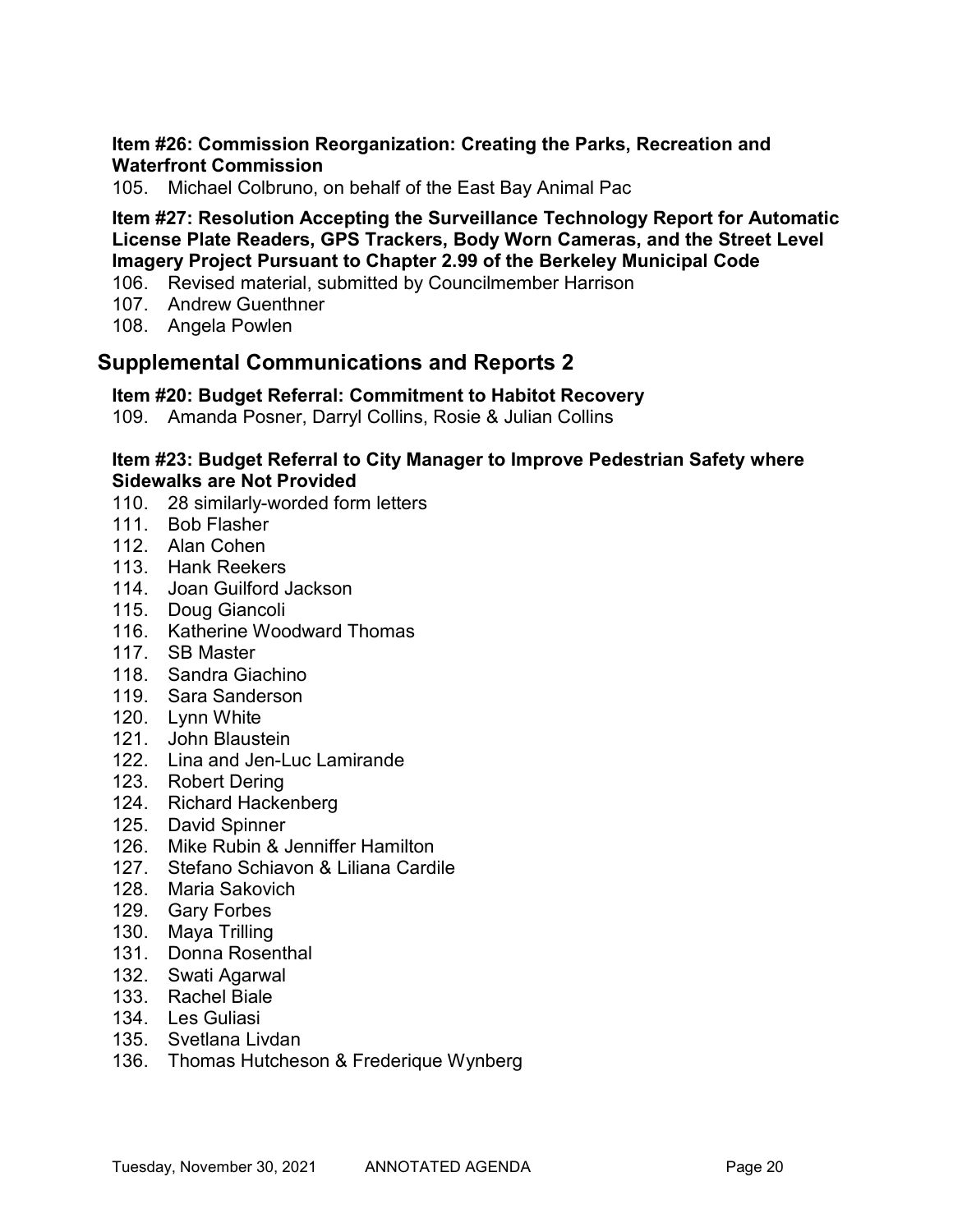### Item #24: Bayer Healthcare LLC – Amended and Restated Development Agreement

- 137. Matthew Miyazaki
- 138. Edgar Alonzo
- 139. Phil Capitolo

### Item #25: Amendments to the Berkeley Election Reform Act

140. ACLU of Northern California, Bay Rising, Maplight

### Item #26: Commission Reorganization: Creating the Parks, Recreation and Waterfront Commission

- 141. Naomi Friedman
- 142. Christina Tworek
- 143. East Bay Animal PAC

## Item #27: Resolution Accepting the Surveillance Technology Report for Automatic License Plate Readers, GPS Trackers, Body Worn Cameras, and the Street Level Imagery Project Pursuant to Chapter 2.99 of the Berkeley Municipal Code

144. Revised material submitted by Councilmember Kate Harrison

#### Item #28: Budget Referral: Automated license plate readers for community safety improvement

- 145. 23 similarly-worded form letters
- 146. Diana Bohn
- 147. Kitt Saginor
- 148. Diana
- 149. Kitty Calavita
- 150. Elliott Halpern/ACLU Berkeley/NorthEast Bay Chapter

## Supplemental Communications and Reports 3

Item #21: Budget Referral and Resolution Establishing a Pilot Existing Building Electrification Installation Incentives and Just Transition Program with Pre-Qualified Contractors Meeting Minimum Labor Standards to Assist New Property Owners, Renters and Existing Property Owners with Transition to Zero-Carbon Buildings

151. Nicole Goehring, on behalf of Associated Builders and Contractors, Inc. Northern California Chapter

### Item #22: Prioritizing Berkeley Unified School District Public Works Service Requests

152. Yishai Boyarin

## Item #23: Budget Referral to City Manager to Improve Pedestrian Safety where Sidewalks are Not Provided

- 153. Kyle Schriner
- 154. Susie Dickson
- 155. Monika, David, Alina, and Shannon Eisenbud
- 156. Bami Greene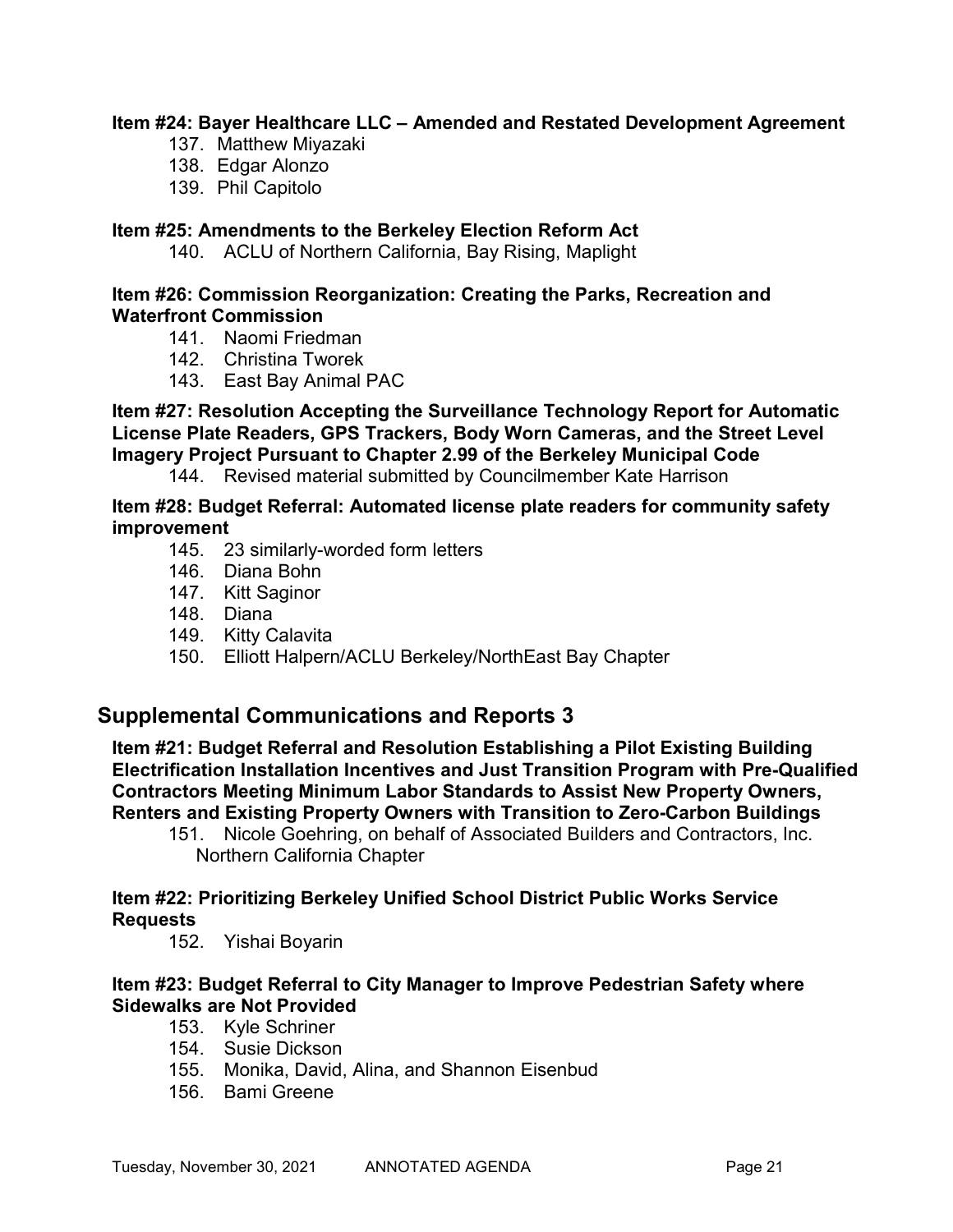- 157. Howard Hertz
- 158. Bruce Brody
- 159. Jean Krois
- 160. Gary Wolf
- 161. Barryett Enge

### Item #24: Bayer Healthcare LLC – Amended and Restated Development Agreement

- 162. Geoffrey Lomax
- 163. Larry Goodman
- 164. Presentation, submitted by Planning

#### Item #26: Commission Reorganization: Creating the Parks, Recreation, and Waterfront Commission

- 165. Dianne Sequoia
- 166. Elaine Lee

### Item #28: Budget Referral: Automated license plate readers for community safety improvement

- 167. 21 similarly-worded letters
- 168. Sally Nelson
- 169. Thomas Luce
- 170. Elana Auerbach (2)
- 171. Charlene Washington
- 172. Jack Kurzwell
- 173. Josh Buswell-Charkow
- 174. Andrew Gilbert
- 175. Kenneth Berland
- 176. Catherine Huchting
- 177. Peter Klatt
- 178. Laurie Captelli
- 179. Joe Kewekordes
- 180. Nritkaar Dhesi
- 181. Sarah Deeds
- 182. Tom Lent
- 183. Kyra Stubbotin and Henry Siegel
- 184. Pam
- 185. Alexandra Crisafulli
- 186. John Beaulaurier
- 187. Chip Harley
- 188. Anna Natille
- 189. Todd Andrew (3)
- 190. Gene Millstein
- 191. Jeff Vincent
- 192. Shannon Prokup
- 193. Linda Elkin
- 194. Rachel Schiff
- 195. Eric Angress